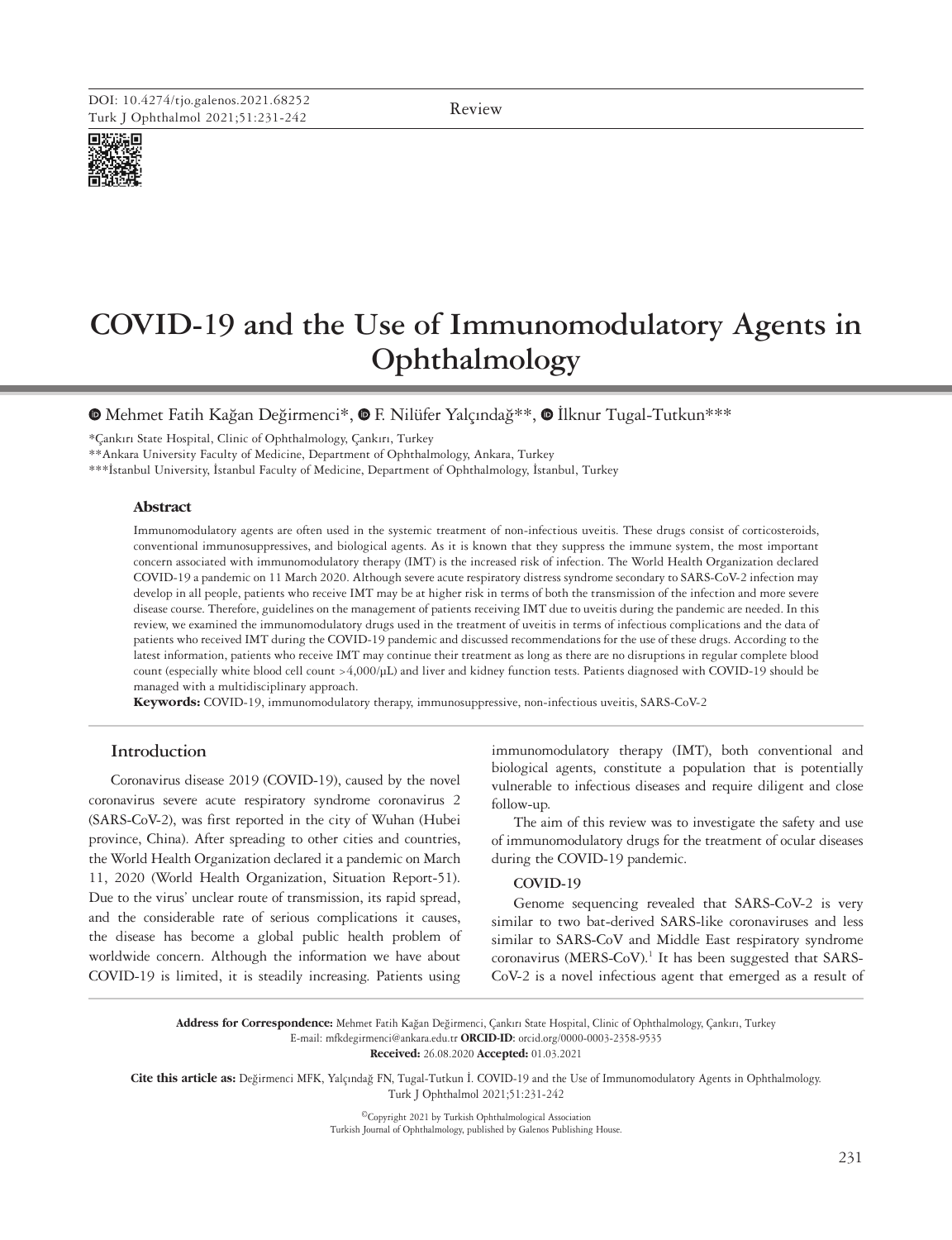mutations and recombinations in different genomic regions.

There is still no definite consensus regarding the treatment of patients. Many different drugs have been tried in clinical studies, with hydroxychloroquine and antiviral agents being adopted early in the pandemic.<sup>2</sup> Corticosteroids were used in an attempt to control the cytokine storm in severe cases, but they were found to delay viral clearance time and had no effect on mortality.<sup>3</sup> Tocilizumab, a recombinant human monoclonal antibody developed against interleukin (IL)-6 receptor, was shown to be effective in COVID-19 patients with cytokine storm.4 Results are not yet available for clinical studies of sarilumab, another IL-6 receptor antibody. Studies with the Janus kinase inhibitor baricitinib have not vielded favorable results.<sup>5</sup>

# **Risk Factors for Severe COVID-19**

Disease-related mortality rates differ by region (5.6%- 15.2%).6 The risk of death is higher in older patients and those with comorbidities such as hypertension, diabetes mellitus, cardiovascular disease, and chronic lung disease.<sup>7</sup> It was also stated that in previous studies of SARS and MERS infections, which have similar risk factors to COVID-19, immunosuppressed individuals were not found to be at higher risk.<sup>7</sup> In a retrospective study reporting the clinical course and outcomes of COVID-19 patients, advanced age, need for oxygen support, dementia, and presence of neurological disease at admission were listed as risk factors.<sup>8</sup> Another study also suggested that the disease is more severe in smokers, but pharmaceutical nicotine may be beneficial in the treatment of COVID-19 due to its immunomodulatory effects.9

#### **Immunomodulatory Therapy and COVID-19**

It is known that people whose immune systems are suppressed for any reason are at risk of infectious diseases. Ophthalmologists use many different immunomodulatory drugs (conventional immunosuppressants, biological agents, and new small-molecule inhibitory agents) in the treatment of non-infectious uveitis.

The relationship between immunosuppressive drug use and COVID-19 has been a subject of research during the pandemic. Most studies in the literature are case reports and observational studies and involved patients receiving IMT due to organ transplantation and systemic autoimmune diseases. There are few publications on the management of patients with non-infectious uveitis who require IMT.

#### **Systemic Corticosteroids**

Systemic corticosteroids are used to control inflammation, especially in cases of vision-threatening acute uveitis. Long-term systemic corticosteroid use causes significant immunosuppression and increases the risk of infection. In three different patients receiving corticosteroid therapy due to organ transplantation, the course of COVID-19 infection was reported to be similar to the normal population.<sup>10,11,12</sup> A study of  $600$ patients receiving immunosuppressive therapy for rheumatic diseases showed that patients using corticosteroids (≥10 mg/ day) had a higher hospitalization rate than patients using other immunosuppressants.<sup>13</sup>

#### **Conventional Immunosuppressive Drugs**

**Methotrexate:** Methotrexate is one of the conventional immunosuppressive drugs and is mostly used in children with chronic anterior and intermediate uveitis.<sup>14</sup> Methotrexate slightly increases the risk of infection but does not pose a risk for the development of serious infection.<sup>15</sup> Although there is no definitive data regarding the effect of methotrexate use on COVID-19 transmission risk and disease course, it is not considered contraindicated.<sup>16</sup>

**Azathioprine:** This drug is most commonly used in ophthalmology practice to treat Behçet uveitis (BU).<sup>17</sup> It can also be used in idiopathic posterior uveitis, Vogt-Koyanagi-Harada disease, and less frequently in cases of uveitis associated with juvenile idiopathic arthritis (JIA).<sup>18,19</sup> Another study evaluating 230 patients diagnosed with inflammatory bowel disease showed that azathioprine did not increase the risk of upper respiratory tract infection.<sup>20</sup> In a retrospective study of  $46,030$  patients with rheumatoid arthritis (RA), it was reported that although the incidence of influenza was higher than in the healthy population, it was not associated with azathioprine use.<sup>21</sup> There is no report in the literature regarding the presence of a relationship between azathioprine use and COVID-19 transmission risk and disease course.

**Mycophenolate mofetil:** Mycophenolate mofetil, another agent previously used in organ transplantation and systemic autoimmune diseases, is used less frequently in the treatment of uveitis than other immunosuppressants. It can be used in patients with panuveitis, posterior uveitis, retinal vasculitis, and scleritis due to various etiologies.22,23 Studies in transplant patients have shown that it moderately increases the risk of infection. Ritter and Pirofski<sup>24</sup> concluded in their review that the drug especially predisposes to upper respiratory tract infection, urinary tract infection, and herpes virus-related infections. There are no available literature data on the relationship between mycophenolate mofetil use and COVID-19.

**Cyclosporine-A:** This drug can be used to treat patients with many different panuveitis and posterior uveitis entities, especially BU.<sup>25</sup> Studies in dermatology patients have demonstrated a slight increase in the risk of upper respiratory tract infection.<sup>26</sup> de Wilde et al.<sup>27</sup> showed that cyclosporine-A (Cs-A) suppressed MERS-CoV replication in vitro. In a clinic following 2,493 kidney transplant patients, evaluation of the clinical course and outcomes of 19 patients with SARS-CoV-2 revealed that those using Cs-A had a better clinical course than those using other immunosuppressive agents.<sup>28</sup> In a multicenter study conducted with kidney transplant patients in our country, examination of patients diagnosed with COVID-19 showed that none of the patients using Cs-A developed severe pneumonia.<sup>29</sup> In another study of kidney transplant patients, it was reported that Cs-A could be used as an effective and reliable immunosuppressant when needed in patients diagnosed as having COVID-19.<sup>30</sup>

**Tacrolimus:** Tacrolimus is another immunomodulatory agent occasionally used in cases of intermediate uveitis, posterior uveitis, and panuveitis.<sup>31</sup> It was shown to suppress MERS-CoV replication similar to Cs-A in an *in vitro* study.<sup>32</sup> A study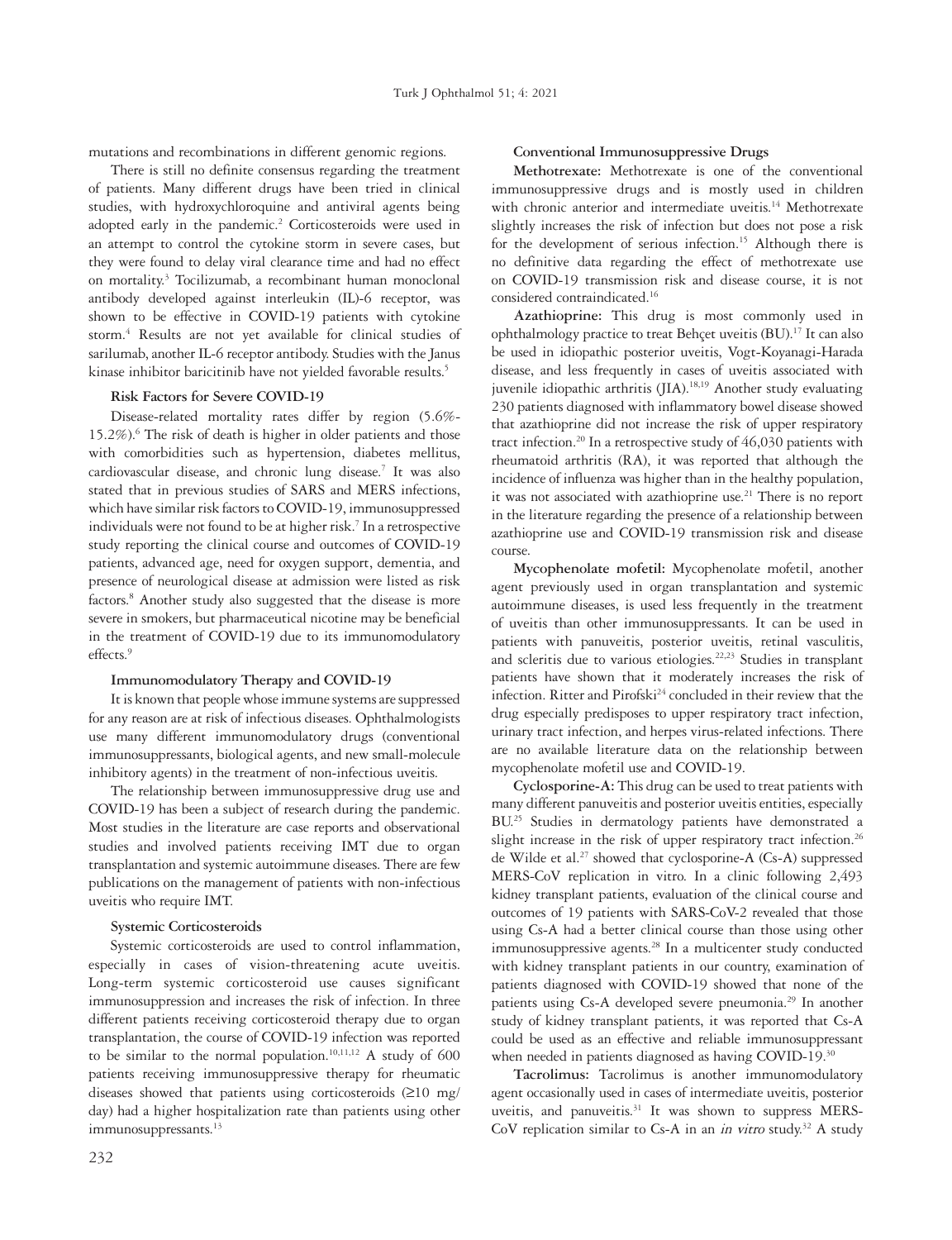investigating factors associated with mortality in 53 COVID-19 patients with a history of kidney transplantation showed that having dyspnea at admission, being over 60 years old, and tacrolimus use increased the risk of death.<sup>33</sup>

**Cyclophosphamide:** Although not highly preferred in ocular inflammatory diseases today, cyclophosphamide is another immunosuppressant previously used in patients with BU, pars planitis, and sympathetic ophthalmia.<sup>34</sup> Durrani et al.<sup>35</sup> evaluated the short-term efficacy and safety of intravenous pulse cyclophosphamide in 38 patients with ocular inflammatory disease and reported that 18% of patients in the study developed upper respiratory tract infection. In a study including 7 bone marrow transplant patients with COVID-19, it was noted that 4 of the patients used cyclophosphamide and all of them had mild COVID-19.36

## **Biologic Agents**

Over the last two decades, biologic agents have provided a major advance in the treatment of systemic autoimmune diseases. In later years, they started to be used in the treatment of ocular inflammatory diseases. Etanercept, the first approved anti-tumor necrosis factor alpha (anti-TNF-α) agent, was shown to be ineffective in the treatment of uveitis after some time and to cause uveitis de novo in patients receiving the drug due to systemic autoimmune disease.<sup>37</sup>

**Infliximab:** Infliximab, another anti-TNF-α agent, is currently used in patients with uveitis associated with a wide range of etiologies. It is most commonly needed in BU and uveitis in sarcoidosis.38 It was also shown to be effective in the treatment of uveitis associated with JIA, Crohn's disease, and ankylosing spondylitis  $(AS)^{39,40,41}$  Infliximab is a low risk agent in terms of infectious complications.42 In a study comparing the long-term safety of infliximab and non-biologic agents (systemic corticosteroids, azathioprine, and methotrexate) in the treatment of Crohn's disease, 6273 patients were evaluated and infectious complications were reported to be more common in those using infliximab.43 The incidence of bacterial infection was 2.69% per year and that of viral infection was 0.97% per year. In the study, there is no clear data on the safety of infliximab during the COVID-19 pandemic. A study including 7 patients who used various biologic agents due to psoriasis and were diagnosed as having COVID-19 showed that patients receiving infliximab had a poorer prognosis.<sup>44</sup> However, there are case reports showing the successful use of infliximab to treat COVID-19 in patients with systemic autoimmune disease.<sup>45,46</sup> In another study, it was suggested that infliximab could be used in the treatment of patients with ulcerative colitis during the COVID-19 pandemic.<sup>47</sup>

**Adalimumab:** This drug is another anti-TNF-α agent that has been used to treat uveitis. Successful outcomes have been reported with adalimumab in patients with idiopathic uveitis and uveitis secondary to systemic diseases such as Behçet disease (BD), sarcoidosis, JIA, AS, and Crohn's disease.<sup>38,48</sup> Adalimumab is the only biologic agent licensed for the treatment of uveitis; others are used off-label. Infections were found to be the

most common drug-related complications in patients using adalimumab for systemic autoimmune disease.<sup>49</sup> However, it has been shown that advanced age, comorbid diseases, and RA are risk factors, whereas patients with AS, psoriasis, and JIA have a significantly lower risk of serious infection.<sup>49</sup> In a study of 217 patients with panuveitis, posterior uveitis, and intermediate uveitis of various etiologies, it was reported that non-serious upper respiratory tract and urinary tract infections were more common in patients using adalimumab compared to the placebo group, while the risk of serious infection was similar in the two groups.50 There are case reports in the literature regarding the risk of COVID-19 in patients using adalimumab. A 57-yearold psoriasis patient taking adalimumab for approximately 2 years was diagnosed as having COVID-19 manifesting with fever, malaise, and anosmia.<sup>51</sup> According to the report, the patient exhibited no breathing difficulties during follow-up and did not need oxygen support. Adalimumab treatment was continued 3 weeks after discharge and there was no recurrence of symptoms associated with COVID-19 during follow-up. In another 30-year-old patient taking adalimumab for Crohn's disease, COVID-19 infection presented with symptoms of fever and mild dyspnea and resolved rapidly.<sup>52</sup> The authors attributed this to the patient's young age and the role of TNF- $\alpha$ overproduction in severe respiratory failure. For this reason, they suggested that adalimumab can be used for therapeutic purposes in some COVID-19 patients.

**Certolizumab and golimumab:** There are no large and long-term studies on the use of certolizumab and golimumab, other anti-TNF-α agents used in systemic autoimmune diseases, in ocular inflammation. In a study examining 30 eyes of 21 patients, it was shown that aqueous flare measurements were significantly reduced and visual acuity was preserved in the long term with both certolizumab and golimumab.<sup>53</sup> When the results of three phase 3, randomized, placebo-controlled trials on the long-term safety of certolizumab use in psoriasis patients were analyzed together, the rate of infection was shown to be 1.5% per year, which was reported to be similar to other biologic agents.<sup>54</sup> There is still no information in the literature regarding the relationship between certolizumab or golimumab use and COVID-19 infection.

In a study evaluating 600 rheumatic patients with COVID-19, it was found that anti-TNF-α use reduced the risk of hospitalization.<sup>13</sup>

**Tocilizumab:** Tocilizumab, another of the biologic agents more recently used to treat uveitis, is an IL-6 receptor antagonist. In previous years, it was approved for the treatment of RA and JIA. There are reports that it is successful in the treatment of uveitis. In a randomized, controlled, multicenter study, 37 patients with non-infectious intermediate uveitis, posterior uveitis, and panuveitis received tocilizumab infusion at one of two different doses.<sup>55</sup> At both doses, tocilizumab increased visual acuity and decreased vitreous haze and central macular thickness. The efficacy and safety of tocilizumab and methotrexate were evaluated in patients with RA.<sup>56</sup> During the 24-week followup period, serious infectious complications occurred in 1.4%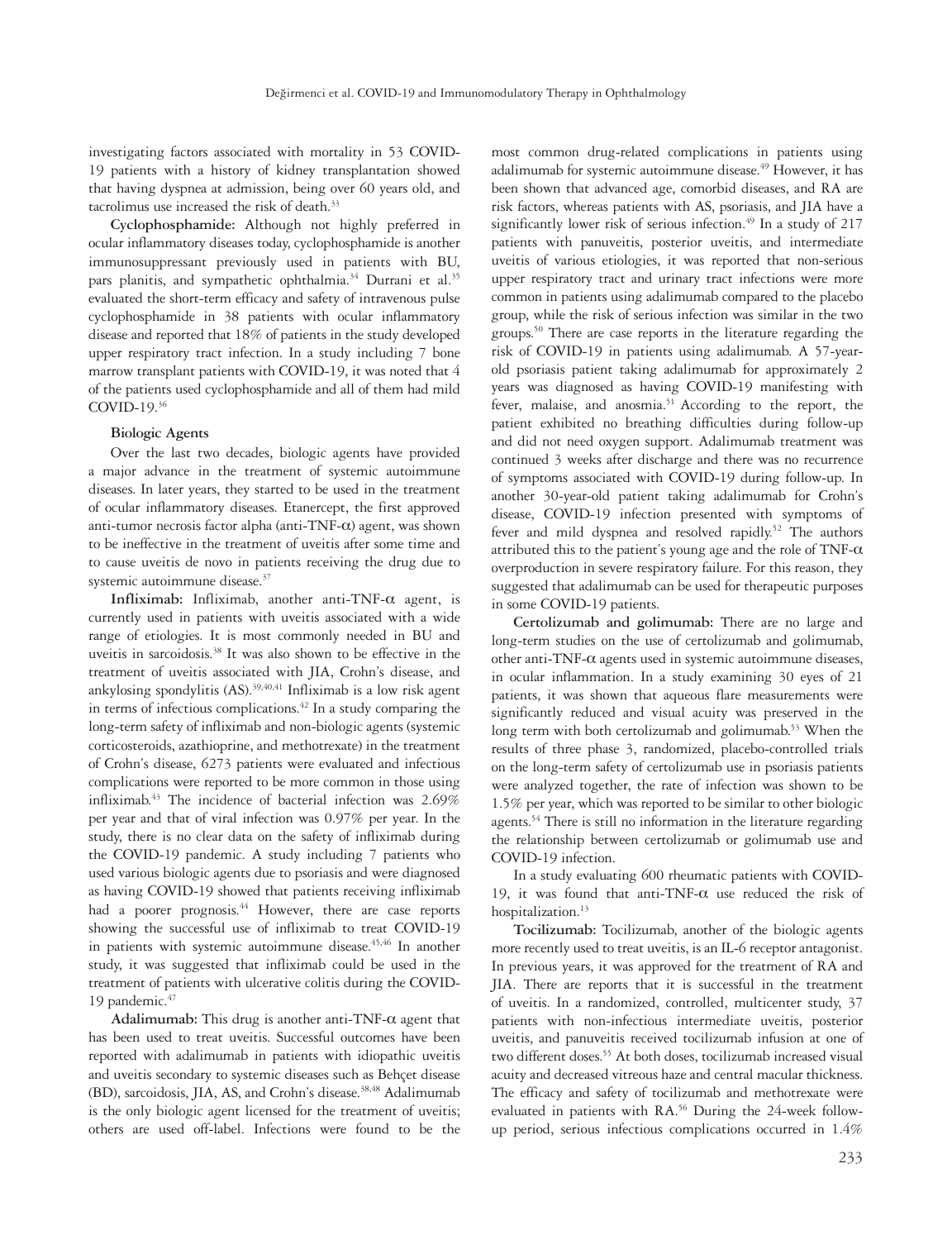of patients receiving tocilizumab, similar to methotrexate.<sup>56</sup> Severe infections requiring hospitalization occurred in 24% of patients using tocilizumab. However, 52% of all patients were also receiving corticosteroid therapy, suggesting that the high incidence of infection was not due to tocilizumab alone. In a study of 141,869 patients comparing tocilizumab with anti-TNF-α agents in terms of risk of serious infection, both groups had similar rates of infectious complications.<sup>57</sup> It was observed that 4.68% of patients treated with tocilizumab developed serious infections per year. There is currently no known relationship between tocilizumab use and the development of COVID-19 infection. There are publications reporting that for patients who require systemic immunosuppressive therapy and contract COVID-19, tocilizumab may be beneficial for both the comorbid condition and COVID-19.<sup>58,59</sup> Luo et al.<sup>4</sup> used tocilizumab to suppress severe systemic immune response in 15 patients with COVID-19. They stated that 11 of the patients responded well to treatment and that tocilizumab may be beneficial for severe patients at risk of cytokine storm.

**Secukinumab:** Secukinumab, another agent shown to be effective in autoinflammatory diseases, is an IL-17A antagonist. The results of three randomized controlled clinical trials to evaluate the efficacy of subcutaneous secukinumab in the treatment of non-infectious uveitis were analyzed and there was no significant difference in uveitis recurrence between the secukinumab and placebo groups.<sup>60</sup> In a study of patients with psoriatic arthritis, a dose-dependent increase in the risk of serious infection was observed, with 2.1 of 100 patients in the group receiving the highest dose of secukinumab developing a serious infection within 1 year.<sup>61</sup> Carugno et al.<sup>62</sup> described a case of COVID-19 in a patient who had been using secukinumab for 2 years due to psoriatic arthritis. They reported that the patient had a mild clinical course and that IL-17 inhibitors may even have a role in the treatment of COVID-19. In another publication, it was reported that IL-17A has a role in lung and heart damage in various diseases and that IL-17A inhibitors may be a potential treatment to prevent damage.<sup>63</sup> In contrast, Sharmeen et al.<sup>64</sup> reported that secukinumab use was associated with severe COVID-19 course. In another study, analysis of clinical course in 41 COVID-19 patients receiving IMT (including secukinumab) due to rheumatologic diseases revealed no difference from the normal population.<sup>65</sup>

**Canakinumab:** This is another biologic agent that acts as an IL-1 beta inhibitor. It can be used in the treatment of psoriasis, chronic obstructive pulmonary disease, gout, and BD. Anakinra is another biologic agent that exhibits similar activity by binding to the IL-1 beta receptor. In BD patients with ocular involvement, canakinumab and anakinra have been shown to control ocular inflammation.<sup>66</sup> In a retrospective chart review of 475 patients receiving canakinumab and anakinra for various autoimmune and autoinflammatory diseases, it was reported that 3 patients developed severe bacterial infections, resulting in death for 2 of those patients.<sup>67</sup> It has been reported that anakinra yields positive results in controlling the cytokine storm in patients with secondary hemophagocytic syndrome and has the

potential to be used in severe COVID-19 cases.<sup>68</sup> The results of a preliminary study indicated that canakinumab and anakinra are safe during the COVID-19 pandemic and beneficial in COVID-19 patients with cytokine storm.<sup>69</sup>

**Interferons:** These are a group of cytokines produced by host cells in response to the presence of viruses, bacteria, parasites, and tumor cells. Of the three types, interferon-α and interferon-β reduce autoimmune activity. Systemic recombinant interferon-α-2a therapy has been shown to be effective against the extraocular findings of BD.<sup>31</sup> It is also effective in the treatment of BU and intermediate uveitis.70,71,72 The most common complication associated with interferon therapy is influenza-like symptoms. In fact, the resolution of these symptoms suggests the formation of anti-interferon antibodies.73 No infectious complications related to interferon use have been reported in the treatment of uveitis. Considering its role in the natural immune system, infection related to treatment is not expected. It is thought that interferon could be used in the treatment of COVID-19 because it naturally stimulates an antiviral reaction, and clinical studies on this are ongoing. The use of interferon in combination with other therapies has been reported with no adverse effects in case reports.<sup>74,75</sup> However, interferon-α preparations are no longer available on the market, only pegylated forms are available. Experience with the use of pegylated interferons in the treatment of uveitis is very limited.

**Rituximab:** Rituximab, which was first used in the treatment of lymphoma, targets the CD20 antigen on the B cell surface and causes B cell depletion. In subsequent years, it was used in RA and later for the treatment of granulomatous polyangiitis. There are retrospective case series in the literature regarding its role in the treatment of uveitis. It was shown to control inflammation during treatment in 8 patients with uveitis secondary to JIA.<sup>76</sup> Nine of 11 patients with refractory non-infectious posterior uveitis had improved visual acuity and regression of fluorescein angiography findings.<sup>77</sup> There are reports that it induced remission in patients with BU.78,79 The use of rituximab in multiple sclerosis significantly increases the risk of infection.<sup>80</sup> However, there are insufficient data demonstrating the side effect profile of rituximab in patients with uveitis.<sup>77</sup> There are case reports describing a more severe course of COVID-19 in patients using rituximab due to rheumatologic diseases.<sup>81,82</sup> As rituximab causes B-cell depletion, it was suggested that the risk/ benefit ratio should be considered when using the drug during the pandemic, as it may impair the development of immunity in response to SARS-CoV-2 infection or to future vaccines.<sup>83</sup> It has been shown that multiple sclerosis patients' rituximab dose interval can be extended during the COVID-19 pandemic with no adverse effect on the course of multiple sclerosis.<sup>84</sup>

**Abatacept:** This drug inhibits T cell activation by cleaving the bond between cytotoxic T lymphocyte-associated antigen-4 and immunoglobulin G, thereby suppressing T cell-dependent antibody production. It has similar efficacy to anti-TNF- $\alpha$  drugs in the treatment of RA. It can also induce remission in cases of JIA-associated uveitis.85 Patients using abatacept generally have an increased risk of infection. A large study evaluating the results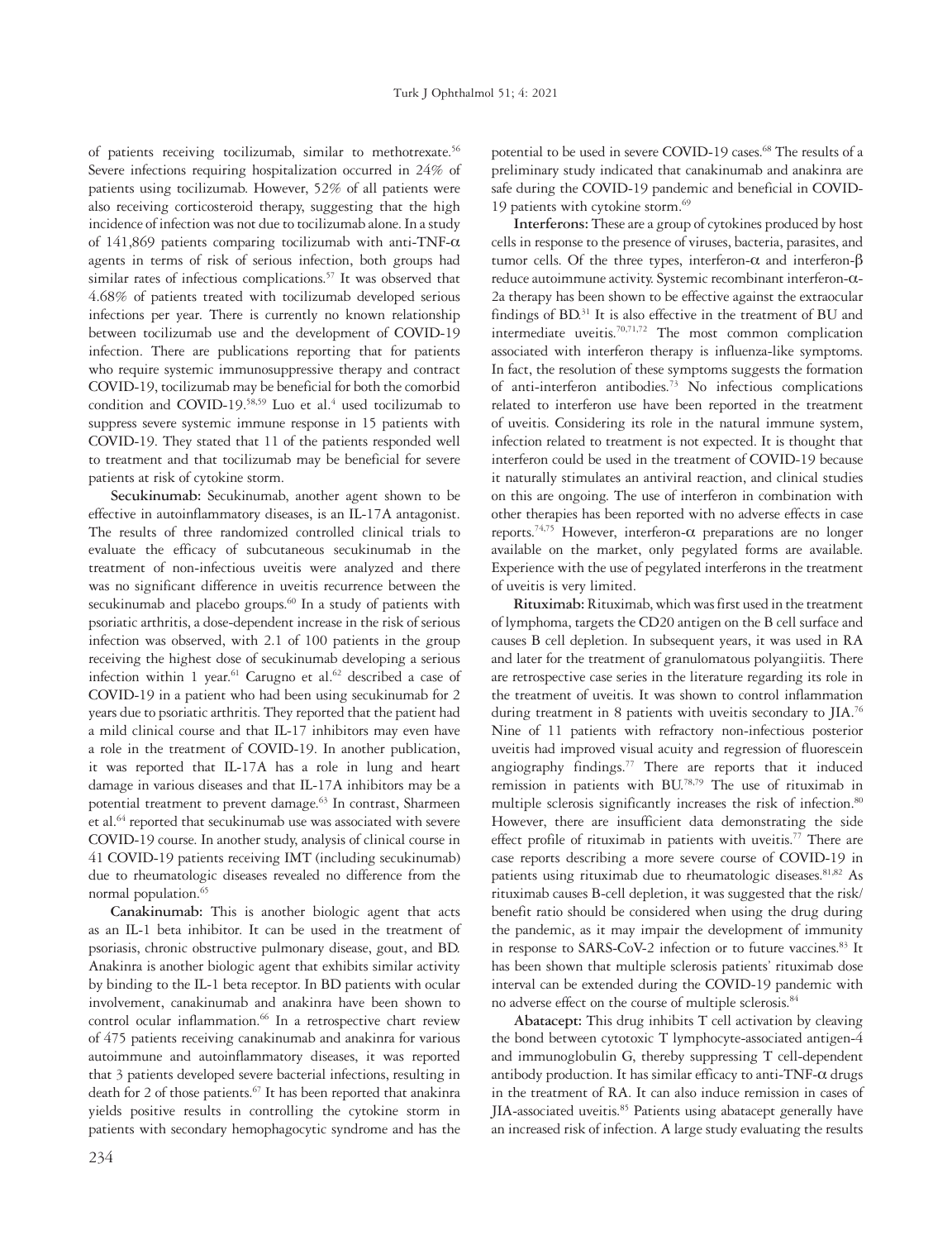of five different clinical trials showed that the incidence of serious infections was low in RA patients using abatacept.<sup>86</sup> Literature data regarding the effect of abatacept use on the risk of SARS-CoV-2 transmission or the clinical course of COVID-19 are not yet available.

**Alemtuzumab:** Alemtuzumab is a monoclonal antibody that reduces T and B lymphocyte counts by binding to CD52 on the cell surface of lymphocytes. The 12-year long-term outcomes of alemtuzumab use in multiple sclerosis patients were recently published.<sup>87</sup> Its efficacy has been demonstrated both clinically and on magnetic resonance imaging. There are case reports related to its use in the treatment of uveitis. In one report, alemtuzumab induced remission in a case of refractory panuveitis.88 It was also shown to induce remission in another patient with refractory intermediate uveitis and macular edema associated with multiple sclerosis. The highest risk of serious infectious complications with alemtuzumab use in patients with multiple sclerosis was reported to be the first year of treatment  $(3.3\%/year)$ .<sup>87</sup> In the same study, it was observed that the incidence of serious infections decreased in the long term (0.8%/year) in patients with 12-year follow-up. An analysis of 399 patients receiving different treatments for multiple sclerosis (including alemtuzumab) indicated that COVID-19 incidence and disease course were similar to those in the normal population.89

#### **SARS-CoV-2 Ocular Involvement**

Ocular involvement caused by SARS-CoV-2 was first reported in China.90 A patient who tested positive for SARS-CoV-2 after risky contact developed redness of the eyes days before developing pneumonia. After this case, it was thought that the use of protective glasses and/or visors could prevent the spread of the disease. The retina and retinal pigment epithelial cells were shown in previous years to have ACE2 receptors, by which the virus attaches to and infects cells.<sup>91</sup> Recently, ACE2 receptor gene expression has also been demonstrated in conjunctival cells.<sup>92</sup> This finding supports the hypothesis that SARS-CoV-2 can be transmitted directly through the ocular surface.

Coronaviruses have been shown to cause conjunctivitis, anterior uveitis, retinitis, and optic neuritis in animal models.<sup>93</sup> In a study conducted in China, tear and conjunctival secretion samples obtained twice a few days apart from 30 COVID-19 patients were tested for the presence of SARS-CoV-2 and in only one of the patients, both samples tested positive.<sup>94</sup> Ocular findings have been shown to occur in approximately one-third of COVID-19 patients, with the most frequent being conjunctival hyperemia, chemosis, and epiphora.<sup>95,96</sup> Clinical risk factors for ocular involvement include advanced age, high fever, increased neutrophil to lymphocyte ratio, and high acute phase reactant levels.<sup>96</sup> A study evaluating the presence of virus RNA in retinal samples obtained from 14 patients who died from COVID-19 revealed SARS-CoV-2 RNA in 3 of the 14 tested eyes.<sup>97</sup> In another study evaluating the optical coherence tomography findings of 12 COVID-19 patients aged 25-69 years, hyperreflective lesions in the ganglion cell and inner plexiform layers were observed in

both eyes of all patients and soft exudates and microhemorrhages were observed in the posterior segment examination of 4 patients.98 However, in a letter to the editor regarding this article, Vavvas et al.<sup>99</sup> pointed out that soft exudates can be seen in many diseases and that the exudate in the example image could actually be myelinated nerve fiber and a reevaluation after 6-8 weeks is necessary to differentiate. They also argued that the hyperreflective bands in the images may have been normal vessel shadowing and that these two findings may not be retinal changes associated with COVID-19. Bettach et al.<sup>100</sup> reported a case of bilateral acute anterior uveitis secondary to COVID-19 infection. A 54-year-old woman who was treated for COVID-19 in the intensive care unit presented to the outpatient clinic with blurred vision 2 weeks after discharge. At initial examination, her visual acuity was 0.5 in both eyes and slit-lamp examination revealed bilateral conjunctival hyperemia, central corneal edema, Descemet's membrane folds, keratic precipitates, and +1 cells in the anterior chamber. The patient's findings improved with topical steroid and cycloplegia.

#### **Uveitis Management During the COVID-19 Pandemic**

Non-infectious uveitis is a group of sight-threatening inflammatory disorders and may be associated with systemic diseases. Immunomodulatory drugs have long been used in systemic inflammatory diseases and are often used in the treatment of non-infectious uveitis. In addition to corticosteroids (topical, peri/retrobulbar, intravitreal, systemic), conventional immunosuppressants and biological agents are used to protect against the side effects of corticosteroids, especially in patients who require long-term treatment.<sup>101</sup> These drugs are known to suppress the immune system; therefore, the most important problem is the increased risk of infection.

The global SARS-CoV-2 pandemic is a unique phenomenon that has brought many unprecedented challenges. One of these challenges for ophthalmologists is managing non-infectious uveitis patients who need IMT during the pandemic. Opinions and recommendations on this topic are being published from various parts of the world.

In parallel with the recommendations of the International Uveitis Study Group (IUSG), Tugal-Tutkun of our country wrote an article titled "Recommendations for Uveitis Patients Using Immunomodulatory Drugs" and published these recommendations on the website of the Turkish Ophthalmological Association (https://coronavirus.todnet. org/post/recommendations-for-uveitis-patients-usingimmunomodulatory-drugs). First, the author emphasized that patients using immunomodulatory drugs should adhere strictly to social distancing/isolation and personal protection. It was stated that international uveitis associations do not recommend discontinuing drugs, but depending on the course of ocular inflammation and with physician supervision, the administration interval can be extended, the dose can be reduced, or the drug can be completely discontinued. However, the author also noted that IMT should be discontinued in case of any suspicion of infection or high-risk contact. The vital importance of patients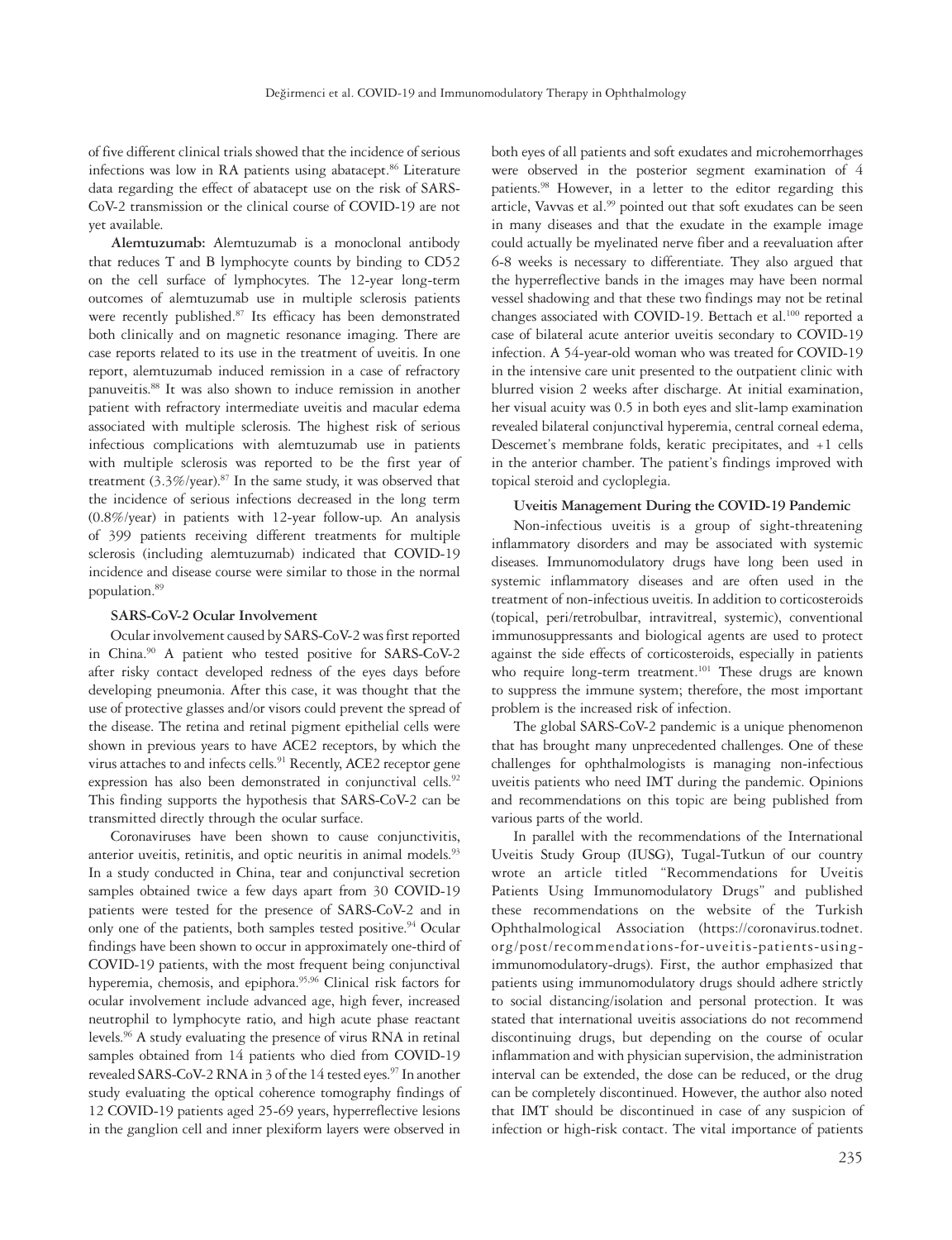having regular complete blood count (especially white blood cell count should be >4,000/μL) and liver (alanine transaminase, aspartate transaminases, gama-glutamil transpeptidaz) and kidney function (serum creatinine and urea) tests in terms of the risk of COVID-19 infection was emphasized.

Later, a consensus guide on the management of uveitis during the COVID-19 pandemic prepared by the IUSG, International Ocular Inflammation Society, and Foster Ocular Inflammation Society was published.102 This guide emphasized that treatment should be adapted based on the patient's COVID-19 status. The recommendations for patients under systemic immunosuppression are divided into two groups. In the first case, the consensus was to continue IMT in patients with no clinical signs of COVID-19. General recommendations for patients were made, such as staying at home as much as possible, complying with social distancing (being at least 1.5-2 m away from others), using masks when in contact with people or in risky areas such as hospitals, washing hands frequently with soap for at least 20 seconds, especially after touching door handles and light switches, and not touching the face without first washing hands. It was stated that a total white blood cell count higher than 4,000/µL minimized the risk of infection and that patients should continue to undergo complete blood count tests regularly in the centers closest to their homes. Cs-A was reported to be safe at non-high doses and not predispose to viral infections (except varicella-zoster virus). Finally, it was recommended to contact patients by phone because they could discontinue their medication without being advised by a doctor. In the second case, it was stated that patients with suspected or confirmed COVID-19 can continue immunomodulatory drugs if they are asymptomatic and have a total white blood cell count above 4,000/µL, while for symptomatic patients, immunomodulatory drugs other than interferon and tocilizumab can be discontinued and local treatment solutions may be considered. It was noted that systemic corticosteroids should not be discontinued abruptly and that dose reduction should be gradual in terms of adrenal suppression. In patients with severe acute uveitis attacks (newonset uveitis or reactivation) who require high-dose intravenous methylprednisolone therapy, local treatment options (periocular and intravitreal steroids) alone or in combination with low-dose systemic corticosteroids should be considered.

Apart from the consensus guide above, there are publications related to the approach to ophthalmology patients during the COVID-19 pandemic. Gupta et al.<sup>103</sup> published information and their recommendations on the treatment and follow-up of vitreoretinal and uveal diseases. In addition to the above consensus guideline recommendations for uveitis patients, they reported that the COVID-19 pandemic is not an absolute contraindication to initiating immunosuppressive therapy. Another publication presented recommendations that can be made in the follow-up, diagnosis, and treatment of uveitis patients.104 Patients with controlled uveitis should be followed remotely (by telephone, etc.) except for emergencies, and routine test results should be evaluated. As few tests as possible should be performed for diagnosis and follow-up. For patients who may

under systemic treatment comply with general prevention measures, be followed up remotely as much as possible, use protective equipment when they need to be examined in person, and postpone elective surgeries. In newly diagnosed cases, they suggested first evaluating local treatment options but stated that biologic agents could be used when necessary in conditions such as BU. They recommended that systemic therapy should be reduced as much as possible or discontinued in patients diagnosed with COVID-19 while receiving IMT.<sup>105</sup> A review investigating the effects of the use of immunosuppressives for ocular inflammatory diseases during the pandemic evaluated the new SARS-CoV-2 virus as well as information obtained during previous SARS and MERS outbreaks.<sup>106</sup> It was stated that immunosuppression does not increase the risk of transmission or clinical severity of COVID-19, and immunosuppressive drugs can even be used to suppress the cytokine storm in severe COVID-19 cases. Similar recommendations were also made in a study reporting the common views of authors from different countries.107 It was stated that newly diagnosed patients should be followed up regularly until inflammation is controlled and that local treatment options should be preferred whenever possible. However, it was noted that systemic corticosteroids and immunomodulatory drugs can be used in patients with severe sight-threatening uveitis. They reported that treatment should be interrupted in patients who are receiving immunosuppressive treatment and test positive for SARS-CoV-2. In an online survey study, 139 ocular inflammatory disease experts from all over the world were asked questions concerning the use of IMT in non-infectious uveitis cases during the COVID-19 pandemic and a detailed treatment algorithm was created for patients.<sup>108</sup> The experts were presented with patient scenarios divided into different categories and groups and provided yes/no responses in terms of IMT. In the first category, patients were divided into four groups according to COVID-19 signs and symptoms: 1. Healthy, 2. Healthy with a history of contact with a COVID-19 patient, 3. Showing symptoms of COVID-19, and 4. Confirmed COVID-19 diagnosis. In the second category, patients were divided into three groups according to systemic risk factors and immunosuppression level: 1. At-risk patients, 2. Highrisk patients, and 3. Very high-risk patients. At-risk patients were defined as those using immunosuppressants other than biologic agents. High-risk patients were defined as patients with one of the following risk factors: biologic agent use, highdose immunosuppressive use, multiple immunosuppressive use, presence of active systemic inflammatory disease, presence of heart, lung, and/or kidney disease, neutropenia, smoking, pregnancy, being over 60 years of age, or previous history of infection while taking IMT. Very high-risk patients were defined

require new treatment or treatment changes, personal protective equipment should be used diligently during examination. Finally, it was stated that IMT should be continued in patients without suspected or confirmed COVID-19, and IMT should be discontinued/reduced and local treatment options considered for infected patients. Similar recommendations were made in a study from Hong Kong.<sup>105</sup> The authors recommended that patients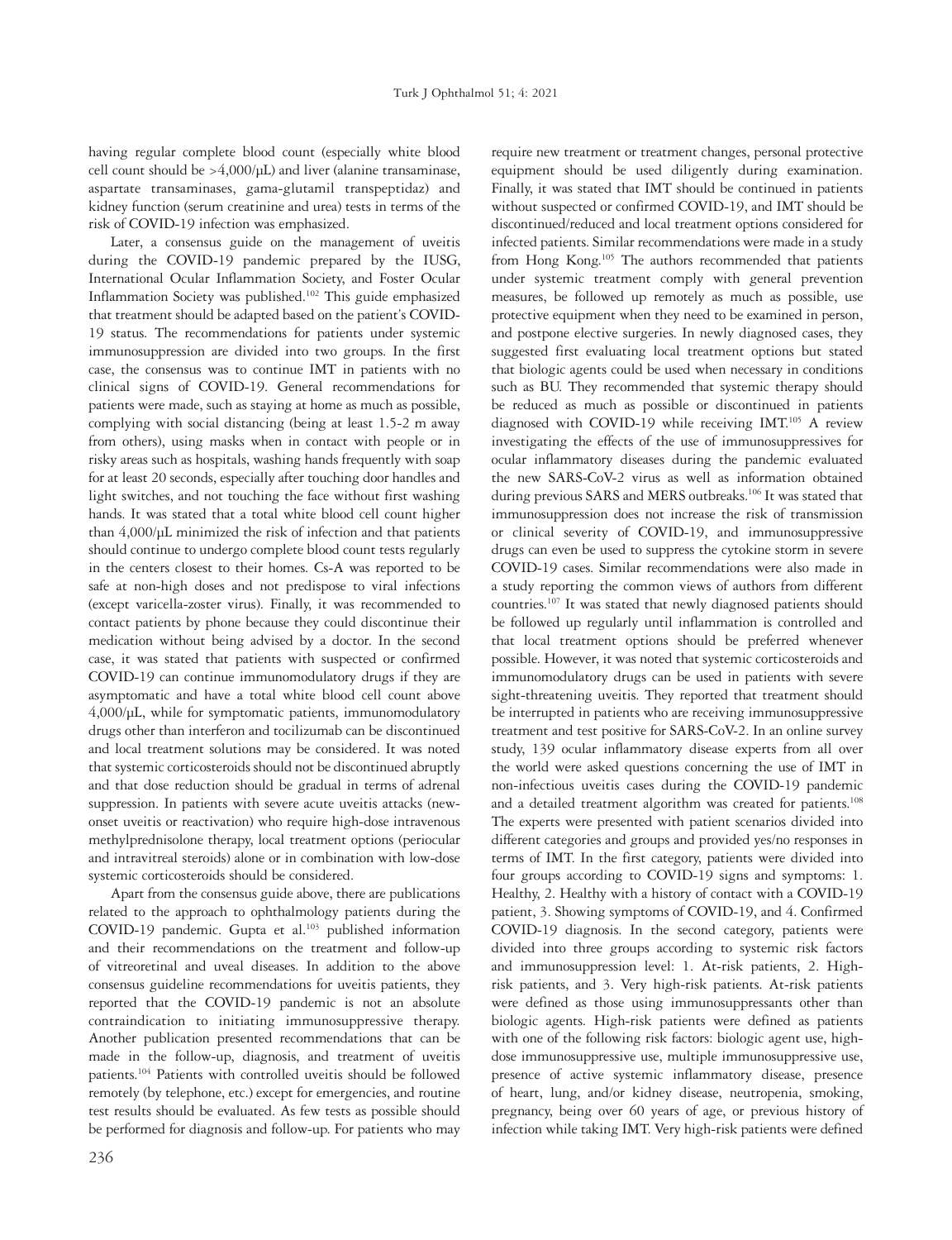as those having two or more of the above risk factors. The consensus options for the management of patients classified by risk group are summarized in Table 1, Table 2, and Table 3.108

# **Real-life Data During the COVID-19 Pandemic**

Information pertaining to patients receiving IMT due to rheumatologic and inflammatory bowel diseases during the COVID-19 pandemic is recorded in international databases.

Experiences with patients using immunosuppressants during the COVID-19 pandemic are also shared in the SECURE-IBD database, which provides current real-life data on inflammatory bowel diseases. Finally, according to data last updated on January 5, 2021, a total of 4,280 cases worldwide were shared (https://covidibd.org/current-data/. Updated 01/05/2021). It was observed that 39% of 296 patients who contracted COVID-19 while using oral or parenteral corticosteroids were hospitalized and 14% had a severe course. Thirty-three patients infected with SARS-CoV-2 while using methotrexate were reported. Of those, 10 patients were admitted for inpatient treatment and only 2 patients had a clinically severe disease. Another 362 patients diagnosed with COVID-19 were using azathioprine and 76% of those patients were followed up on an outpatient basis. It was reported that 5% of the patients needed intensive care, 4% received ventilator support, and 8 people died (2%). COVID-19 was diagnosed in 1,418 patients using various anti-TNF-α molecules (monotherapy). Of these, 89% were treated as outpatients and only 2% had severe infection. Of 394 COVID-19 patients using azathioprine or methotrexate in combination with anti-TNF- $\alpha$ , 81% were treated as outpatients, 3% needed intensive care, and 2% required ventilator support. Fifteen patients (4%) died during treatment.

EULAR (European League Against Rheumatism), which conducts studies on rheumatic diseases, collects data pertaining to patients with rheumatic diseases who are diagnosed as having COVID-19. Their latest report (dated: 01/12/2021) presents data from a total of 3,590 patients (https://www.eular.org/ myUploadData/files/eular\_covid\_19\_registry\_report\_1\_dec. pdf). When all patients were considered, it was reported that 46% needed inpatient treatment. Seventy-nine percent of the patients were infected with SARS-CoV-2 while using any immunosuppressant, and of those patients, 56% were using conventional immunosuppressants and 38% used biologics. The proportion of Behçet patients enrolled in this database is 1%, and the report included no separate analysis of Behçet patients. In June of last year, EULAR also published recommendations on the management of rheumatologic and musculoskeletal diseases.109 It was recommended that patients without suspected or confirmed COVID-19 should continue their treatment unchanged. Patients who have contact with anyone diagnosed as having COVID-19 should have a SARS-CoV-2 test even if they have no symptoms, and a multidisciplinary approach to treatment was recommended for patients with a confirmed COVID-19 diagnosis.

Very recently, two case series of BD patients diagnosed with COVID-19 were published.<sup>110,111</sup> In a series presenting 4 BD patients with COVID-19 (upper respiratory tract infection in 3 and viral pneumonia in 1 patient), 3 of the patients were hospitalized for treatment and all patients had mild COVID-19 and recovered without any complications. Activation of cutaneous and mucosal findings of BD was observed during COVID-19 infection in one patient and 15 days after recovering from COVID-19 in another patient. Two of the patients in this series were using conventional immunosuppressants (one methotrexate, the other azathioprine) combined with oral corticosteroids at the time of COVID-19 diagnosis, and it was reported that methotrexate therapy was discontinued in the former patient after being diagnosed with COVID-19.110 The other series presented 10 BD patients with COVID-19, of whom 6 developed viral pneumonia, 8 were hospitalized, and 2 were admitted to the intensive care unit. One of the patients died of severe respiratory failure, one developed deep vein thrombosis, and 3 patients had recurrence of oral aphthae and arthralgia associated with BD. All patients except the deceased patient were using colchicine and/or an immunomodulatory drug at

| Table 1. Consensus treatment recommendations for at-risk patients* (follow from left to right) <sup>106</sup> |                                                                 |                                                                                                    |                                                                 |  |  |  |  |
|---------------------------------------------------------------------------------------------------------------|-----------------------------------------------------------------|----------------------------------------------------------------------------------------------------|-----------------------------------------------------------------|--|--|--|--|
| Not using CS                                                                                                  |                                                                 | Healthy patient                                                                                    | Initiate                                                        |  |  |  |  |
|                                                                                                               |                                                                 | COVID-19 patient (suspected or confirmed)                                                          | Do not initiate                                                 |  |  |  |  |
| Using oral<br><b>CS</b>                                                                                       | Using low-dose CS                                               | Healthy patient (with or without contact)                                                          | Continue                                                        |  |  |  |  |
|                                                                                                               | Using high-dose CS                                              | Healthy patient                                                                                    | Continue                                                        |  |  |  |  |
|                                                                                                               |                                                                 | COVID-19 patient (suspected or confirmed)                                                          | Dose can be reduced, drug can be discontinued if confirmed      |  |  |  |  |
|                                                                                                               | If considering intravenous<br><b>CS</b>                         | COVID-19 patient (suspected or confirmed)                                                          | Do not initiate                                                 |  |  |  |  |
|                                                                                                               | If considering local CS                                         | Healthy patient with contact or COVID-19 patient<br>(suspected or confirmed) not receiving oral CS | It is preferred over systemic therapy                           |  |  |  |  |
|                                                                                                               |                                                                 | All patients receiving low-dose oral CS                                                            | It is preferred instead of increasing the systemic therapy dose |  |  |  |  |
| Using conventional immunosuppressants                                                                         |                                                                 | Healthy patient                                                                                    | Continue                                                        |  |  |  |  |
|                                                                                                               |                                                                 | Healthy patient with contact                                                                       | Continue                                                        |  |  |  |  |
|                                                                                                               |                                                                 | COVID-19 patient (suspected or confirmed)                                                          | Dose can be reduced or treatment discontinued                   |  |  |  |  |
|                                                                                                               | CS: Corticosteroid, *See text, COVID-19: Coronavirus disease-19 |                                                                                                    |                                                                 |  |  |  |  |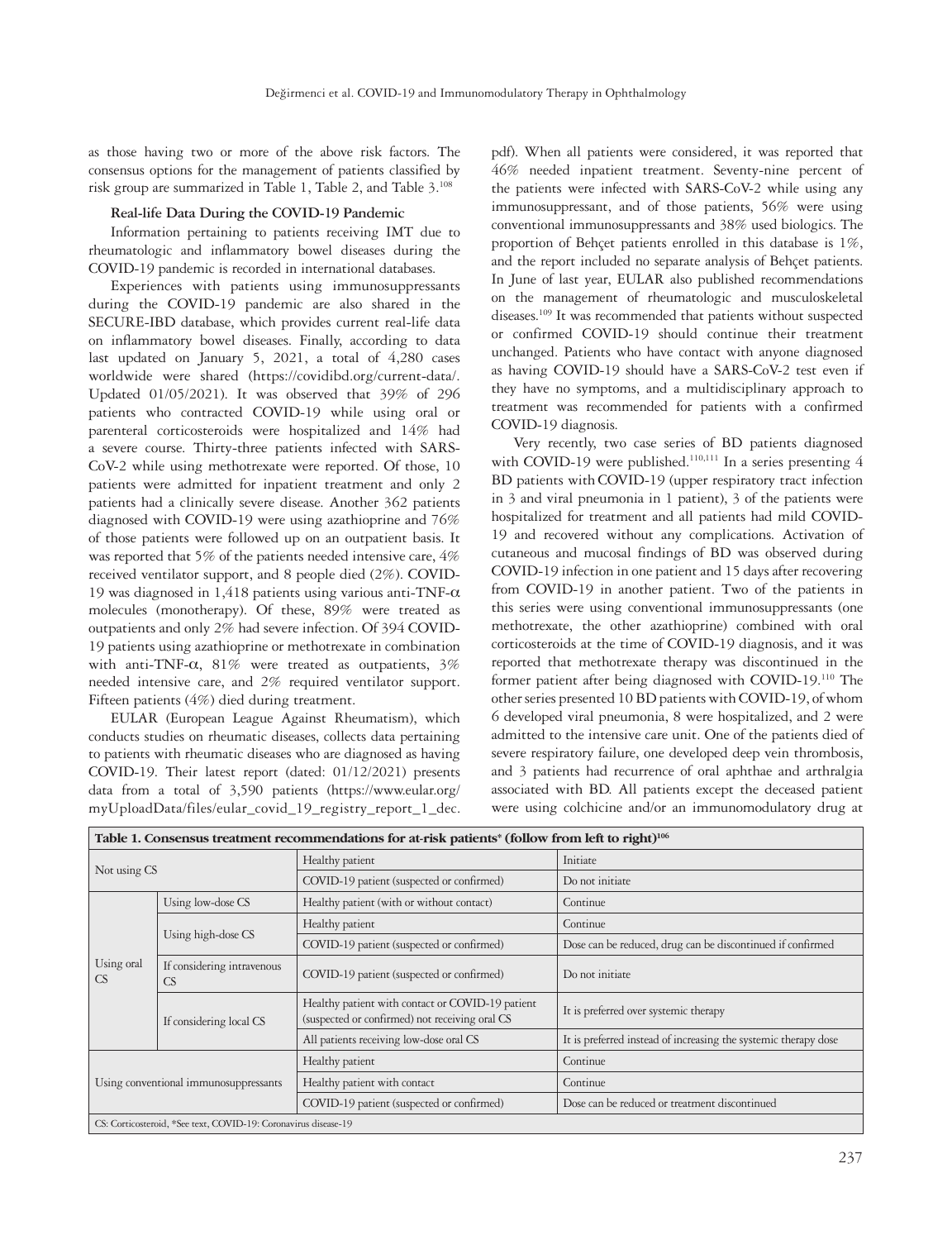| Table 2. Consensus treatment recommendations for high-risk patients** (follow from left to right) <sup>106</sup> |                                         |                                                                                                    |                                                                 |  |  |  |  |
|------------------------------------------------------------------------------------------------------------------|-----------------------------------------|----------------------------------------------------------------------------------------------------|-----------------------------------------------------------------|--|--|--|--|
| Not using CS                                                                                                     |                                         | COVID-19 patient (suspected or confirmed)                                                          | Do not initiate treatment                                       |  |  |  |  |
| Using oral<br>CS                                                                                                 | Using low-dose CS                       | Healthy patient                                                                                    | Continue treatment                                              |  |  |  |  |
|                                                                                                                  |                                         | Positive COVID-19 test                                                                             | Dose can be reduced or treatment discontinued                   |  |  |  |  |
|                                                                                                                  | Using high-dose CS                      | Healthy patient                                                                                    | Consider continuing treatment                                   |  |  |  |  |
|                                                                                                                  |                                         | COVID-19 patient (suspected or confirmed)                                                          | Dose can be reduced or treatment discontinued                   |  |  |  |  |
|                                                                                                                  | If considering intravenous<br><b>CS</b> | Healthy patient with contact or COVID-19 patient<br>(suspected or confirmed)                       | Do not initiate                                                 |  |  |  |  |
|                                                                                                                  | If considering local CS                 | Healthy patient with contact or COVID-19 patient<br>(suspected or confirmed) not receiving oral CS | It is preferred over systemic therapy                           |  |  |  |  |
|                                                                                                                  |                                         | All patients receiving low-dose oral CS                                                            | It is preferred instead of increasing the systemic therapy dose |  |  |  |  |
| Using conventional immunosuppressants                                                                            |                                         | Healthy patient                                                                                    | Continue                                                        |  |  |  |  |
|                                                                                                                  |                                         | COVID-19 patient (suspected or confirmed)                                                          | Dose can be reduced or treatment discontinued                   |  |  |  |  |
| Using or considering treatment with a<br>biologic agent                                                          |                                         | Healthy patient (including those using tocilizumab)                                                | Continue                                                        |  |  |  |  |
|                                                                                                                  |                                         |                                                                                                    | Do not initiate                                                 |  |  |  |  |
|                                                                                                                  |                                         | Healthy patient with contact                                                                       | Do not change treatment to tocilizumab                          |  |  |  |  |
|                                                                                                                  |                                         | COVID-19 patient (suspected or confirmed)                                                          | Discontinue                                                     |  |  |  |  |
| CS: Corticosteroid, **See text, COVID-19: Coronavirus disease-19                                                 |                                         |                                                                                                    |                                                                 |  |  |  |  |

| Table 3. Consensus treatment recommendations for very high-risk patients*** (follow from left to right) <sup>106</sup> |                                                                    |                                                                              |                                                                    |  |  |  |
|------------------------------------------------------------------------------------------------------------------------|--------------------------------------------------------------------|------------------------------------------------------------------------------|--------------------------------------------------------------------|--|--|--|
| Not using CS                                                                                                           |                                                                    | COVID-19 patient (suspected or confirmed)                                    | Do not initiate                                                    |  |  |  |
|                                                                                                                        |                                                                    | Healthy patient                                                              | Continue                                                           |  |  |  |
|                                                                                                                        | Using low-dose CS                                                  | COVID-19 patient (suspected or confirmed)                                    | Dose can be reduced or treatment<br>discontinued                   |  |  |  |
| Using oral CS                                                                                                          | Using high-dose CS                                                 | COVID-19 patient (suspected or confirmed)                                    | Dose can be reduced or treatment<br>discontinued                   |  |  |  |
|                                                                                                                        | If considering intravenous CS                                      | Healthy patient with contact or COVID-19 patient (suspected or<br>confirmed) | Do not initiate                                                    |  |  |  |
|                                                                                                                        | If considering local CS                                            | All patients not receiving oral CS or receiving low-dose oral CS             | It is preferred instead of increasing<br>the systemic therapy dose |  |  |  |
| immunosuppressive drug                                                                                                 |                                                                    | Healthy patient                                                              | Continue                                                           |  |  |  |
|                                                                                                                        |                                                                    | Healthy patient with contact                                                 | Do not initiate                                                    |  |  |  |
|                                                                                                                        |                                                                    | COVID-19 patient (suspected or confirmed)                                    | Dose can be reduced or treatment<br>discontinued                   |  |  |  |
| Using or considering treatment with a biologic agent                                                                   |                                                                    | Healthy patient (including those using tocilizumab)                          | Continue                                                           |  |  |  |
|                                                                                                                        |                                                                    | Healthy patient with contact                                                 | Do not initiate                                                    |  |  |  |
|                                                                                                                        |                                                                    | COVID-19 patient (suspected or confirmed)                                    | Discontinue                                                        |  |  |  |
|                                                                                                                        | CS: Corticosteroid, *** See text, COVID-19: Coronavirus disease-19 |                                                                              |                                                                    |  |  |  |

the time of COVID-19 diagnosis (colchicine in 5, azathioprine in 3, anti-TNF-α agents in 3, and oral corticosteroids in 2 patients).<sup>111</sup>

# **Conclusions**

In the light of previous clinical experience and the information obtained during the COVID-19 pandemic, albeit short term data, IMT does not appear to increase the risk of SARS-CoV-2 infection or the severity of the disease. Except for patients receiving high-dose systemic corticosteroid therapy and those at risk for severe COVID-19 infection, guidelines

generally recommend continuing IMT for patients who need it. Each patient's condition should be evaluated individually when making treatment decisions. Patients should be treated using a multidisciplinary approach, taking into account systemic risk factors, the patient's potential COVID-19 infection status, and the type and severity of uveitis.

# **Ethics**

Peer-review: Internally and externally peer reviewed.

#### **Authorship Contributions**

Concept: M.F.K.D., F.N.Y., İ.T.T., Design: M.F.K.D., F.N.Y., İ.T.T., Analysis or Interpretation: M.F.K.D., F.N.Y., İ.T.T.,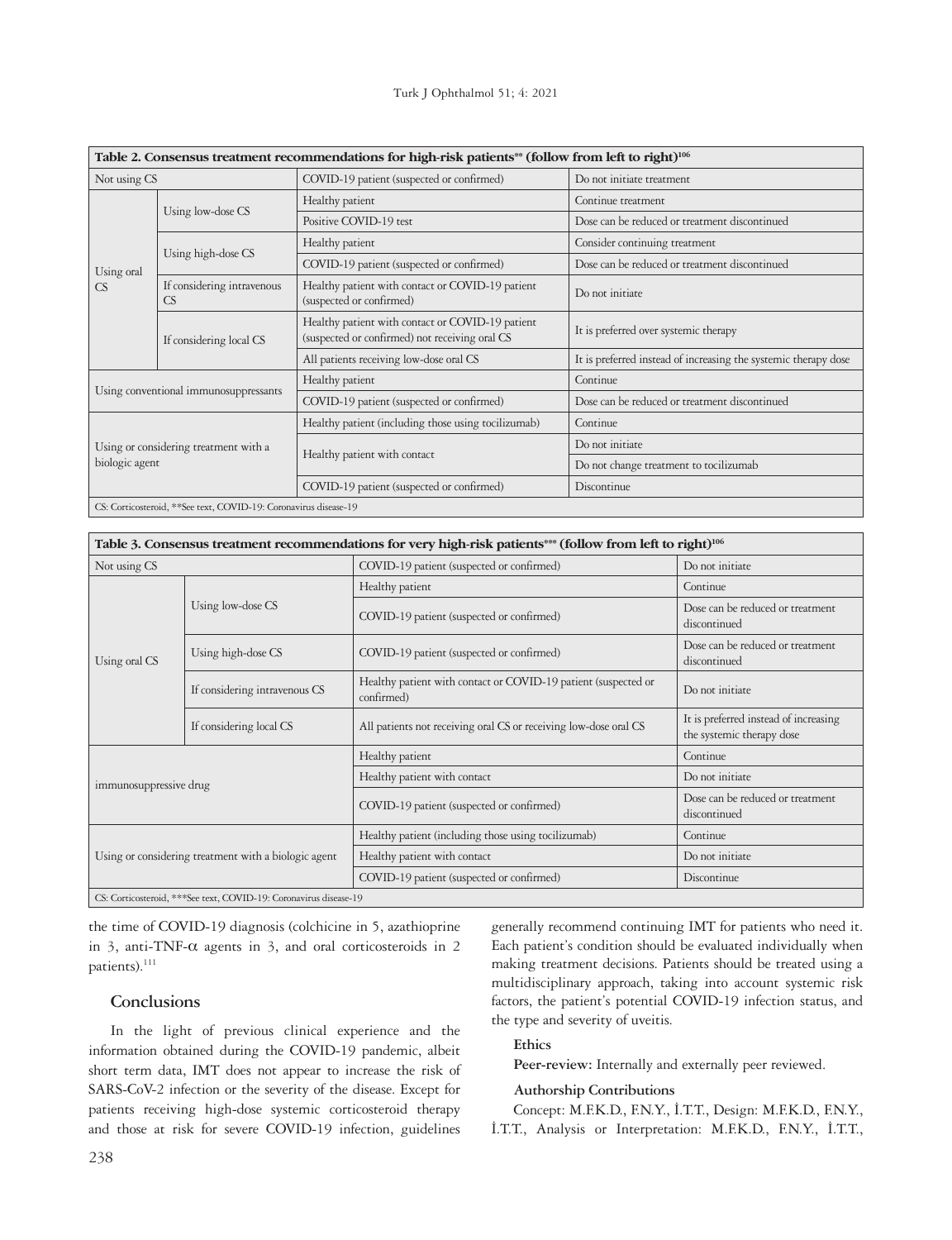Literature Search: M.F.K.D., F.N.Y., İ.T.T., Writing: M.F.K.D., F.N.Y., İ.T.T.

**Conflict of Interest:** No conflict of interest was declared by the authors.

**Financial Disclosure:** The authors declared that this study received no financial support.

## **References**

- 1. Lu R, Zhao X, Li J, Niu P, Yang B, Wu H, Wang W, Song H, Huang B, Zhu N, Bi Y, Ma X, Zhan F, Wang L, Hu T, Zhou H, Hu Z, Zhou W, Zhao L, Chen J, Meng Y, Wang J, Lin Y, Yuan J, Xie Z, Ma J, Liu WJ, Wang D, Xu W, Holmes EC, Gao GF, Wu G, Chen W, Shi W, Tan W. Genomic characterisation and epidemiology of 2019 novel coronavirus: implications for virus origins and receptor binding. Lancet. 2020;395:565-574.
- 2. Li H, Zhou Y, Zhang M, Wang H, Zhao Q, Liu J. Updated Approaches against SARS-CoV-2. Antimicrob Agents Chemother. 2020;64:e00483.
- 3. Russell CD, Millar JE, Baillie JK. Clinical evidence does not support corticosteroid treatment for 2019-nCoV lung injury. Lancet. 2020;395:473- 475.
- 4. Luo P, Liu Y, Qiu L, Liu X, Liu D, Li J. Tocilizumab treatment in COVID-19: A single center experience. J Med Virol. 2020;92:814-818.
- 5. Praveen D, Puvvada RC, M VA. Janus kinase inhibitor baricitinib is not an ideal option for management of COVID-19. Int J Antimicrob Agents. 2020;55:105967.
- 6. Baud D, Qi X, Nielsen-Saines K, Musso D, Pomar L, Favre G. Real estimates of mortality following COVID-19 infection. Lancet Infect Dis. 2020;20:773.
- 7. Yang J, Zheng Y, Gou X, Pu K, Chen Z, Guo Q, Ji R, Wang H, Wang Y, Zhou Y. Prevalence of comorbidities and its effects in patients infected with SARS-CoV-2: a systematic review and meta-analysis. Int J Infect Dis. 2020;94:91-95.
- 8. Kim SW, Kim SM, Kim YK, Kim JY, Lee YM, Kim BO, Hwangbo S, Park T. Clinical Characteristics and Outcomes of COVID-19 Cohort Patients in Daegu Metropolitan City Outbreak in 2020. J Korean Med Sci. 2021;36:e12.
- 9. Farsalinos K, Barbouni A, Niaura R. Systematic review of the prevalence of current smoking among hospitalized COVID-19 patients in China: could nicotine be a therapeutic option? Intern Emerg Med. 2020;15:845-852.
- 10. Zhu L, Xu X, Ma K, Yang J, Guan H, Chen S, Chen Z, Chen G. Successful recovery of COVID-19 pneumonia in a renal transplant recipient with longterm immunosuppression. Am J Transplant. 2020;20:1859-1863.
- 11. Guillen E, Pineiro GJ, Revuelta I, Rodriguez D, Bodro M, Moreno A, Campistol JM, Diekmann F, Ventura-Aguiar P. Case report of COVID-19 in a kidney transplant recipient: Does immunosuppression alter the clinical presentation? Am J Transplant. 2020;20:1875-1878.
- 12. Liu B, Wang Y, Zhao Y, Shi H, Zeng F, Chen Z. Successful treatment of severe COVID-19 pneumonia in a liver transplant recipient. Am J Transplant. 2020;20:1891-1895.
- 13. Gianfrancesco M, Hyrich KL, Al-Adely S, Carmona L, Danila MI, Gossec L, Izadi Z, Jacobsohn L, Katz P, Lawson-Tovey S, Mateus EF, Rush S, Schmajuk G, Simard J, Strangfeld A, Trupin L, Wysham KD, Bhana S, Costello W, Grainger R, Hausmann JS, Liew JW, Sirotich E, Sufka P, Wallace ZS, Yazdany J, Machado PM, Robinson PC; COVID-19 Global Rheumatology Alliance. Characteristics associated with hospitalisation for COVID-19 in people with rheumatic disease: data from the COVID-19 Global Rheumatology Alliance physician-reported registry. Ann Rheum Dis. 2020;79:859-866.
- 14. Henderson LA, Zurakowski D, Angeles-Han ST, Lasky A, Rabinovich CE, Lo MS; Childhood Arthritis and Rheumatology Research Alliance (CARRA) Registry Investigators. Medication use in juvenile uveitis patients enrolled in the Childhood Arthritis and Rheumatology Research Alliance Registry. Pediatr Rheumatol Online J. 2016:14:9.
- 15. Ibrahim A, Ahmed M, Conway R, Carey JJ. Risk of Infection with Methotrexate Therapy in Inflammatory Diseases: A Systematic Review and Meta-Analysis. J Clin Med. 2018;8:15.
- 16. Russell B, Moss C, George G, Santaolalla A, Cope A, Papa S, Van Hemelrijck M. Associations between immune-suppressive and stimulating drugs and novel COVID-19-a systematic review of current evidence. Ecancermedicalscience. 2020;14:1022.
- 17. Arevalo JF, Lasave AF, Al Jindan MY, Al Sabaani NA, Al-Mahmood AM, Al-Zahrani YA, Al Dhibi HA; KKESH Uveitis Survey Study Group; KKESH Uveitis Survey Study Group. Uveitis in Behçet disease in a tertiary center over 25 years: the KKESH Uveitis Survey Study Group. Am J Ophthalmol. 2015;159:177-184.
- 18. Lodhi SA, Reddy JL, Peram V. Clinical spectrum and management options in Vogt-Koyanagi-Harada disease. Clin Ophthalmol. 2017;11:1399-1406.
- 19. Goebel JC, Roesel M, Heinz C, Michels H, Ganser G, Heiligenhaus A. Azathioprine as a treatment option for uveitis in patients with juvenile idiopathic arthritis. Br J Ophthalmol. 2011;95:209-213.
- 20. Seksik P, Cosnes J, Sokol H, Nion-Larmurier I, Gendre JP, Beaugerie L. Incidence of benign upper respiratory tract infections, HSV and HPV cutaneous infections in inflammatory bowel disease patients treated with azathioprine. Aliment Pharmacol Ther. 2009;29:1106-1113.
- 21. Blumentals WA, Arreglado A, Napalkov P, Toovey S. Rheumatoid arthritis and the incidence of influenza and influenza-related complications: a retrospective cohort study. BMC Musculoskelet Disord. 2012;13:158.
- 22. Thorne JE, Jabs DA, Qazi FA, Nguyen QD, Kempen JH, Dunn JP. Mycophenolate mofetil therapy for inflammatory eye disease. Ophthalmology. 2005;112:1472-1477.
- 23. Yalçindağ FN, Amer R, Forrester JV. Mycophenolate mofetil in the treatment of ocular inflammation in ANCA-associated vasculitis. J Ocul Pharmacol Ther. 2008;24:249-254.
- 24. Ritter ML, Pirofski L. Mycophenolate mofetil: effects on cellular immune subsets, infectious complications, and antimicrobial activity. Transpl Infect Dis. 2009;11:290-297.
- 25. Foster CS, Kothari S, Anesi SD, Vitale AT, Chu D, Metzinger JL, Cerón O. The Ocular Immunology and Uveitis Foundation preferred practice patterns of uveitis management. Surv Ophthalmol. 2016;61:1-17.
- 26. Berth-Jones J, Exton LS, Ladoyanni E, Mohd Mustapa MF, Tebbs VM, Yesudian PD, Levell NJ. British Association of Dermatologists guidelines for the safe and effective prescribing of oral ciclosporin in dermatology 2018. Br J Dermatol. 2019;180:1312-1338.
- 27. de Wilde AH, Raj VS, Oudshoorn D, Bestebroer TM, van Nieuwkoop S, Limpens RWAL, Posthuma CC, van der Meer Y, Bárcena M, Haagmans BL, Snijder EJ, van den Hoogen BG. MERS-coronavirus replication induces severe in vitro cytopathology and is strongly inhibited by cyclosporin A or interferon-α treatment. J Gen Virol. 2013;94:1749-1760.
- 28. Ghaffari Rahbar M, Nafar M, Khoshdel A, Dalili N, Abrishami A, Firouzan A, Poorrezagholi F, Samadian F, Ziaie S, Fatemizadeh S, Samavat S. Low rate of COVID-19 pneumonia in kidney transplant recipients-A battle between infection and immune response? Transpl Infect Dis. 2020;22:e13406.
- 29. Demir E, Uyar M, Parmaksiz E, Sinangil A, Yelken B, Dirim AB, Merhametsiz O, Yadigar S, Atan Ucar Z, Ucar AR, Demir ME, Mese M, Akin EB, Garayeva N, Safak S, Oto OA, Yazici H, Turkmen A. COVID-19 in kidney transplant recipients: A multicenter experience in Istanbul. Transpl Infect Dis. 2020;22:e13371.
- 30. Rodriguez-Cubillo B, de la Higuera MAM, Lucena R, Franci EV, Hurtado M, Romero NC, Moreno AR, Valencia D, Velo M, Fornie IS, Sanchez-Fructuoso AI. Should cyclosporine be useful in renal transplant recipients affected by SARS-CoV-2? Am J Transplant. 2020;20:3173-3181.
- 31. Murphy CC, Greiner K, Plskova J, Duncan L, Frost NA, Forrester JV, Dick AD. Cyclosporine vs tacrolimus therapy for posterior and intermediate uveitis. Arch Ophthalmol. 2005;123:634-641.
- 32. Carbajo-Lozoya J, Müller MA, Kallies S, Thiel V, Drosten C, von Brunn A. Replication of human coronaviruses SARS-CoV, HCoV-NL63 and HCoV-229E is inhibited by the drug FK506. Virus Res. 2012; 165:112-117.
- 33. B Bossini N, Alberici F, Delbarba E, Valerio F, Manenti C, Possenti S, Econimo L, Maffei C, Pola A, Terlizzi V, Salviani C, Moscato M, Pasquali S, Zambetti N, Tonoli M, Affatato S, Pecchini P, Viola FB, Malberti F, Depetri G, Gaggiotti M, Scolari F; Brescia Renal COVID task force. Kidney transplant patients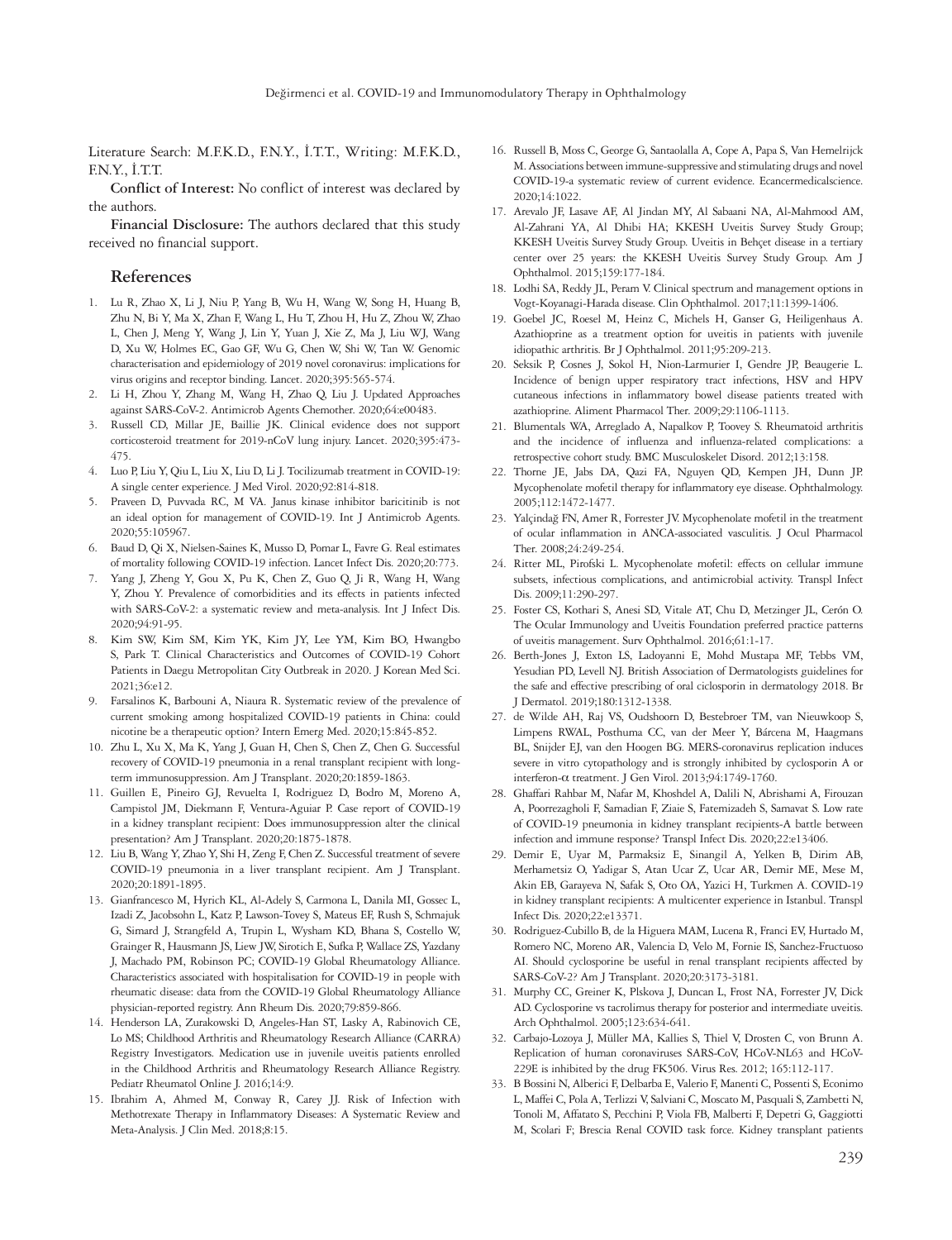with SARS-CoV-2 infection: the brescia renal COVID task force experience. Am J Transplant. 2020;20:3019-3029.

- 34. Davatchi F, Sadeghi Abdollahi B, Shams H, Shahram F, Nadji A, Chams-Davatchi C, Faezi T, Akhlaghi M, Ghodsi Z, Ashofteh F, Mohtasham N. Combination of pulse cyclophosphamide and azathioprine in ocular manifestations of Behcet's disease: longitudinal study of up to 10 years. Int J Rheum Dis. 2014;17:444-452.
- 35. Durrani K, Papaliodis GN, Foster CS. Pulse IV cyclophosphamide in ocular inflammatory disease: efficacy and short-term safety. Ophthalmology. 2004; 111:960-965.
- 36. Kanellopoulos A, Ahmed MZ, Kishore B, Lovell R, Horgan C, Paneesha S, Lloyd R, Salhan B, Giles H, Chauhan S, Venkatadasari I, Khakwani M, Murthy V, Xenou E, Dassanayake H, Srinath S, Kaparou M, Nikolousis E. COVID-19 in bone marrow transplant recipients: reflecting on a single centre experience. Br J Haematol. 2020;190:67-70.
- 37. Wendling D, Paccou J, Berthelot JM, Flipo RM, Guillaume-Czitrom S, Prati C, Dernis E, Direz G, Ferrazzi V, Ristori JM; CRI. New onset of uveitis during anti-tumor necrosis factor treatment for rheumatic diseases. Semin Arthritis Rheum. 2011;41:503-510.
- 38. Levy-Clarke G, Jabs DA, Read RW, Rosenbaum JT, Vitale A, Van Gelder RN. Expert panel recommendations for the use of anti-tumor necrosis factor biologic agents in patients with ocular inflammatory disorders. Ophthalmology. 2014;121:785-796.
- 39. Sharma SM, Ramanan AV, Riley P, Dick AD. Use of infliximab in juvenile onset rheumatological disease-associated refractory uveitis: efficacy in joint and ocular disease. Ann Rheum Dis. 2007;66:840-841.
- 40. Ally MR, Veerappan GR, Koff JM. Treatment of recurrent Crohn's uveitis with infliximab. Am J Gastroenterol. 2008;103:2150-2151.
- 41. Matsuda J, Kaburaki T, Kobayashi S, Numaga J. Treatment of recurrent anterior uveitis with infliximab in patient with ankylosing spondylitis. Jpn J Ophthalmol. 2013;57:104-107.
- 42. Daudén E, Carretero G, Rivera R, Ferrándiz C, Llamas-Velasco M, de la Cueva P, Belinchón I, Gómez-García FJ, Herrera-Acosta E, Ruiz-Genao DP, Ferrán-Farrés M, Alsina M, Baniandrés-Rodríguez O, Sánchez-Carazo JL, Sahuquillo-Torralba A, Fernández-Freire LR, Vilar-Alejo J, García-Donoso C, Carrascosa JM, Herrera-Ceballos E, López-Estebaranz JL, Botella-Estrada R, Segovia-Muñoz E, Descalzo MA, García-Doval I; BIOBADADERM Study Group. Long-term safety of nine systemic medications for psoriasis: A cohort study using the Spanish Registry of Adverse Events for Biological Therapy in Dermatological Diseases (BIOBADADERM) Registry. J Am Acad Dermatol. 2020;83:139-150.
- 43. Lichtenstein GR, Feagan BG, Cohen RD, Salzberg BA, Safdi M, Popp JW, Jr., Langholff W, Sandborn WJ. Infliximab for Crohn's Disease: More Than 13 Years of Real-world Experience. Inflamm Bowel Dis. 2018;24:490-501.
- 44. Queiro Silva R, Armesto S, González Vela C, Naharro Fernández C, González-Gay MA. COVID-19 patients with psoriasis and psoriatic arthritis on biologic immunosuppressant therapy vs apremilast in North Spain. Dermatol Ther. 2020;33:e13961.
- 45. Bezzio C, Manes G, Bini F, Pellegrini L, Saibeni S. Infliximab for severe ulcerative colitis and subsequent SARS-CoV-2 pneumonia: a stone for two birds. Gut. 2020;70:623-624.
- 46. Din S, Kent A, Pollok RC, Meade S, Kennedy NA, Arnott I, Beattie RM, Chua F, Cooney R, Dart RJ, Galloway J, Gaya DR, Ghosh S, Griffiths M, Hancock L, Hansen R, Hart A, Lamb CA, Lees CW, Limdi JK, Lindsay JO, Patel K, Powell N, Murray CD, Probert C, Raine T, Selinger C, Sebastian S, Smith PJ, Tozer P, Ustianowski A, Younge L, Samaan MA, Irving PM. Adaptations to the British Society of Gastroenterology guidelines on the management of acute severe UC in the context of the COVID-19 pandemic: a RAND appropriateness panel. Gut. 2020;69:1769-1777.
- 47. Dolinger MT, Person H, Smith R, Jarchin L, Pittman N, Dubinsky MC, Lai J. Pediatric Crohn Disease and Multisystem Inflammatory Syndrome in Children (MIS-C) and COVID-19 Treated With Infliximab. J Pediatr Gastroenterol Nutr. 2020;71:153-155.
- 48. Suhler EB, Lowder CY, Goldstein DA, Giles T, Lauer AK, Kurz PA, Pasadhika S, Lee ST, de Saint Sardos A, Butler NJ, Tessler HH, Smith JR, Rosenbaum

JT. Adalimumab therapy for refractory uveitis: results of a multicentre, openlabel, prospective trial. Br J Ophthalmol. 2013;97:481-486.

- 49. Burmester GR, Panaccione R, Gordon KB, McIlraith MJ, Lacerda AP. Adalimumab: long-term safety in 23 458 patients from global clinical trials in rheumatoid arthritis, juvenile idiopathic arthritis, ankylosing spondylitis, psoriatic arthritis, psoriasis and Crohn's disease. Ann Rheum Dis. 2013; 72:517-524.
- 50. Jaffe GJ, Dick AD, Brézin AP, Nguyen QD, Thorne JE, Kestelyn P, Barisani-Asenbauer T, Franco P, Heiligenhaus A, Scales D, Chu DS, Camez A, Kwatra NV, Song AP, Kron M, Tari S, Suhler EB. Adalimumab in Patients with Active Noninfectious Uveitis. N Engl J Med. 2016;375:932-943.
- 51. Valenti M, Facheris P, Pavia G, Gargiulo L, Borroni RG, Costanzo A, Narcisi A. Non-complicated evolution of COVID-19 infection in a patient with psoriasis and psoriatic arthritis during treatment with adalimumab. Dermatol Ther. 2020:e13708.
- 52. Tursi A, Angarano G, Monno L, Saracino A, Signorile F, Ricciardi A, Papa A. COVID-19 infection in Crohn's disease under treatment with adalimumab. Gut. 2020;69:1364-1365.
- 53. Tosi GM, Sota J, Vitale A, Rigante D, Emmi G, Lopalco G, Guerriero S, Orlando I, Iannone F, Frediani B, Angotti R, Messina M, Galeazzi M, Vannozzi L, Cantarini L, Fabiani C. Efficacy and safety of certolizumab pegol and golimumab in the treatment of non-infectious uveitis. Clin Exp Rheumatol. 2019;37:680-683.
- 54. Blauvelt A, Paul C, van de Kerkhof P, Warren RB, Gottlieb AB, Langley RG, Brock F, Arendt C, Boehnlein M, Lebwohl M, Reich K. Long-Term Safety of Certolizumab Pegol in Plaque Psoriasis: Pooled Analysis over 3 Years from Three Phase 3, Randomised, Placebo-Controlled Studies. Br J Dermatol. 2020;184:640-651.
- 55. Sepah YJ, Sadiq MA, Chu DS, Dacey M, Gallemore R, Dayani P, Hanout M, Hassan M, Afridi R, Agarwal A, Halim MS, Do DV, Nguyen QD. Primary (Month-6) Outcomes of the STOP-Uveitis Study: Evaluating the Safety, Tolerability, and Efficacy of Tocilizumab in Patients With Noninfectious Uveitis. Am J Ophthalmol. 2017;183:71-80.
- 56. Jones G, Sebba A, Gu J, Lowenstein MB, Calvo A, Gomez-Reino JJ, Siri DA, Tomsic M, Alecock E, Woodworth T, Genovese MC. Comparison of tocilizumab monotherapy versus methotrexate monotherapy in patients with moderate to severe rheumatoid arthritis: the AMBITION study. Ann Rheum Dis. 2010;69:88-96.
- 57. Pawar A, Desai RJ, Solomon DH, Santiago Ortiz AJ, Gale S, Bao M, Sarsour K, Schneeweiss S, Kim SC. Risk of serious infections in tocilizumab versus other biologic drugs in patients with rheumatoid arthritis: a multidatabase cohort study. Ann Rheum Dis. 2019;78:456-464.
- 58. Mihai C, Dobrota R, Schröder M, Garaiman A, Jordan S, Becker MO, Maurer B, Distler O. COVID-19 in a patient with systemic sclerosis treated with tocilizumab for SSc-ILD. Ann Rheum Dis. 2020;79:668-669.
- 59. Pérez-Sáez MJ, Blasco M, Redondo-Pachón D, Ventura-Aguiar P, Bada-Bosch T, Pérez-Flores I, Melilli E, Sánchez-Cámara LA, López-Oliva MO, Canal C, Shabaka A, Garra-Moncau N, Martín-Moreno PL, López V, Hernández-Gallego R, Siverio O, Galeano C, Espí-Reig J, Cabezas CJ, Rodrigo MT, Llinàs-Mallol L, Fernández-Reyes MJ, Cruzado-Vega L, Pérez-Tamajón L, Santana-Estupiñán R, Ruiz-Fuentes MC, Tabernero G, Zárraga S, Ruiz JC, Gutiérrez-Dalmau A, Mazuecos A, Sánchez-Álvarez E, Crespo M, Pascual J; Spanish Society of Nephrology COVID-19 Group. Use of tocilizumab in kidney transplant recipients with COVID-19. Am J Transplant. 2020;20:3182- 3190.
- 60. Dick AD, Tugal-Tutkun I, Foster S, Zierhut M, Melissa Liew SH, Bezlyak V, Androudi S. Secukinumab in the treatment of noninfectious uveitis: results of three randomized, controlled clinical trials. Ophthalmology. 2013;120:777- 787.
- 61. McInnes IB, Mease PJ, Ritchlin CT, Rahman P, Gottlieb AB, Kirkham B, Kajekar R, Delicha EM, Pricop L, Mpofu S. Secukinumab sustains improvement in signs and symptoms of psoriatic arthritis: 2 year results from the phase 3 FUTURE 2 study. Rheumatology (Oxford). 2017;56:1993-2003.
- 62. Carugno A, Gambini DM, Raponi F, Vezzoli P, Robustelli Test E, Arosio MEG, Callegaro A, Sena P. Coronavirus disease 2019 (COVID-19) rash in a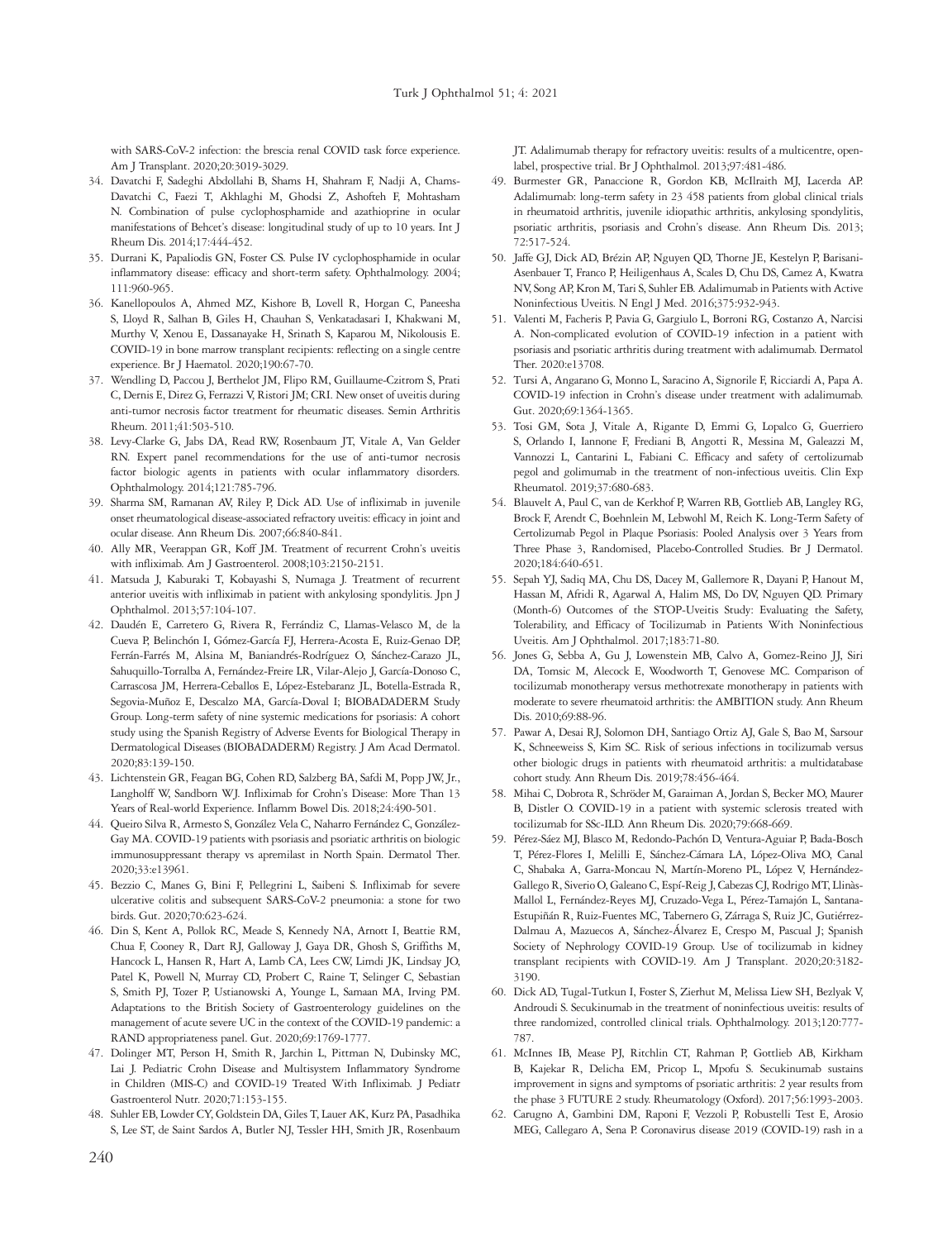psoriatic patient treated with Secukinumab: is there a role for Interleukin 17? Dermatol Ther. 2020;33:e14011.

- 63. Pacha O, Sallman MA, Evans SE. COVID-19: a case for inhibiting IL-17? Nat Rev Immunol. 2020;20:345-346.
- 64. Sharmeen S, Elghawy A, Zarlasht F, Yao Q. COVID-19 in rheumatic disease patients on immunosuppressive agents. Semin Arthritis Rheum. 2020;50:680-686.
- 65. Sanchez-Piedra C, Diaz-Torne C, Manero J, Pego-Reigosa JM, Rúa-Figueroa Í, Gonzalez-Gay MA, Gomez-Reino J, Alvaro-Gracia JM; BIOBADASER study group. Clinical features and outcomes of COVID-19 in patients with rheumatic diseases treated with biological and synthetic targeted therapies. Ann Rheum Dis. 2020;79:988-990.
- 66. Fabiani C, Vitale A, Rigante D, Emmi G, Lopalco G, Di Scala G, Sota J, Orlando I, Franceschini R, Frediani B, Galeazzi M, Iannone F, Tosi GM, Cantarini L. The Presence of Uveitis Is Associated with a Sustained Response to the Interleukin (IL)-1 Inhibitors Anakinra and Canakinumab in Behçet's Disease. Ocul Immunol Inflamm. 2020;28:298-304.
- 67. Sota J, Vitale A, Insalaco A, Sfriso P, Lopalco G, Emmi G, Cattalini M, Manna R, Cimaz R, Priori R, Talarico R, de Marchi G, Frassi M, Gallizzi R, Soriano A, Alessio M, Cammelli D, Maggio MC, Gentileschi S, Marcolongo R, La Torre F, Fabiani C, Colafrancesco S, Ricci F, Galozzi P, Viapiana O, Verrecchia E, Pardeo M, Cerrito L, Cavallaro E, Olivieri AN, Paolazzi G, Vitiello G, Maier A, Silvestri E, Stagnaro C, Valesini G, Mosca M, de Vita S, Tincani A, Lapadula G, Frediani B, De Benedetti F, Iannone F, Punzi L, Salvarani C, Galeazzi M, Angotti R, Messina M, Tosi GM, Rigante D, Cantarini L; "Working Group" of Systemic Autoinflammatory Diseases of SIR (Italian Society of Rheumatology). Safety profile of the interleukin-1 inhibitors anakinra and canakinumab in real-life clinical practice: a nationwide multicenter retrospective observational study. Clin Rheumatol. 2018;37:2233-2240.
- 68. Monteagudo LA, Boothby A, Gertner E. Continuous Intravenous Anakinra Infusion to Calm the Cytokine Storm in Macrophage Activation Syndrome. ACR Open Rheumatol. 2020;2:276-282.
- 69. Calabrese LH, Calabrese C. Cytokine release syndrome and the prospects for immunotherapy with COVID-19. Part 2: The role of interleukin 1. Cleve Clin J Med. 2020.
- 70. Lee JH, Lee CS, Lee SC. Interferon alpha-2a treatment for refractory Behcet uveitis in Korean patients. BMC Ophthalmol. 2018;18:52.
- 71. Yalçindag N, Köse HC. Comparison of the Treatment Results for Behçet Uveitis in Patients Treated with Infliximab and Interferon. Ocul Immunol Inflamm. 2020;28:305-314.
- 72. Yalçindag N, Yanık Ö, Düzgün N. Efficacy of Infliximab in Patients with Refractory Uveitis Associated with Behcet Disease. J Clin Exp Ophthalmol. 2014;1:1-5.
- 73. Deuter C, Stübiger N, Zierhut M. Interferon-α therapy in noninfectious uveitis. Dev Ophthalmol. 2012;51:90-97.
- 74. He G, Sun W, Wu J, Cai J. Serial Computed Tomography Findings in a Child with Coronavirus Disease (COVID-19) Pneumonia. Indian Pediatr. 2020;57:467-468.
- 75. Chen Q, Quan B, Li X, Gao G, Zheng W, Zhang J, Zhang Z, Liu C, Li L, Wang C, Zhang G, Li J, Dai Y, Yang J, Han W. A report of clinical diagnosis and treatment of nine cases of coronavirus disease 2019. J Med Virol. 2020;92:683-687.
- 76. Miserocchi E, Modorati G, Berchicci L, Pontikaki I, Meroni P, Gerloni V. Long-term treatment with rituximab in severe juvenile idiopathic arthritisassociated uveitis. Br J Ophthalmol. 2016; 100:782-786.
- 77. Lasave AF, You C, Ma L, Abusamra K, Lamba N, Valdes Navarro M, Meese H, Foster CS. Long-term outcomes of rıtuxımab therapy ın patıents wıth nonınfectıous posterıor uveıtıs refractory to conventıonal ımmunosuppressıve therapy. Retina. 2018;38:395-402.
- 78. Davatchi F, Shams H, Rezaipoor M, Sadeghi-Abdollahi B, Shahram F, Nadji A, Chams-Davatchi C, Akhlaghi M, Faezi T, Naderi N. Rituximab in intractable ocular lesions of Behcet's disease; randomized single-blind control study (pilot study). Int J Rheum Dis. 2010;13:246-252.
- 79. Lerman MA, Rabinovich CE. The Future Is Now: Biologics for Non-Infectious Pediatric Anterior Uveitis. Paediatr Drugs. 2015;17:283-301.
- 80. Luna G, Alping P, Burman J, Fink K, Fogdell-Hahn A, Gunnarsson M, Hillert J, Langer-Gould A, Lycke J, Nilsson P, Salzer J, Svenningsson A, Vrethem M, Olsson T, Piehl F, Frisell T. Infection Risks Among Patients With Multiple Sclerosis Treated With Fingolimod, Natalizumab, Rituximab, and Injectable Therapies. JAMA Neurol. 2019;77:184-191.
- 81. Nuño L, Novella Navarro M, Bonilla G, Franco-Gómez K, Aguado P, Peiteado D, Monjo I, Tornero C, Villalba A, Miranda-Carus ME, De Miguel E, Bogas P, Castilla-Plaza A, Bernad-Pineda M, García-Lorenzo E, Rodríguez-Araya T, Balsa A. Clinical course, severity and mortality in a cohort of patients with COVID-19 with rheumatic diseases. Ann Rheum Dis. 2020;79:1659- 1661.
- 82. Schulze-Koops H, Krueger K, Vallbracht I, Hasseli R, Skapenko A. Increased risk for severe COVID-19 in patients with inflammatory rheumatic diseases treated with rituximab. Ann Rheum Dis. 2020;2021:218075.
- 83. Houot R, Levy R, Cartron G, Armand P. Could anti-CD20 therapy jeopardise the efficacy of a SARS-CoV-2 vaccine? Eur J Cancer. 2020; 136:4-6.
- 84. Maarouf A, Rico A, Boutiere C, Perriguey M, Demortiere S, Pelletier J, Audoin B; Under the aegis of OFSEP. Extending rituximab dosing intervals in patients with MS during the COVID-19 pandemic and beyond? Neurol Neuroimmunol Neuroinflamm. 2020;7:825.
- 85. Birolo C, Zannin ME, Arsenyeva S, Cimaz R, Miserocchi E, Dubko M, Deslandre CJ, Falcini F, Alessio M, La Torre F, Denisova E, Martini G, Nikishina I, Zulian F. Comparable Efficacy of Abatacept Used as First-line or Second-line Biological Agent for Severe Juvenile Idiopathic Arthritis-related Uveitis. J Rheumatol. 2016;43:2068-2073.
- 86. Alten R, Kaine J, Keystone E, Nash P, Delaet I, Genovese MC. Long-term safety of subcutaneous abatacept in rheumatoid arthritis: integrated analysis of clinical trial data representing more than four years of treatment. Arthritis Rheumatol. 2014;66:1987-1997.
- 87. Steingo B, Al Malik Y, Bass AD, Berkovich R, Carraro M, Fernández Ó, Ionete C, Massacesi L, Meuth SG, Mitsikostas DD, Pardo G, Simm RF, Traboulsee A, Choudhry Z, Daizadeh N, Compston DAS; CAMMS223, CAMMS03409, and TOPAZ Investigators. J Neurol. 2020;267:3343-3353.
- 88. Isaacs JD, Hale G, Waldmann H, Dick AD, Haynes R, Forrester JV, Watson P, Meyer PA. Monoclonal antibody therapy of chronic intraocular inflammation using Campath-1H. Br J Ophthalmol. 1995;79:1054-1055.
- 89. Dalla Costa G, Leocani L, Montalban X, Guerrero AI, Sørensen PS, Magyari M, Dobson RJB, Cummins N, Narayan VA, Hotopf M, Comi G; RADAR-CNS consortium. Real-time assessment of COVID-19 prevalence among multiple sclerosis patients: a multicenter European study. Neurol Sci. 2020;41:1647-1650.
- 90. Lu CW, Liu XF, Jia ZF. 2019-nCoV transmission through the ocular surface must not be ignored. Lancet. 2020;395:e39.
- 91. Choudhary R, Kapoor MS, Singh A, Bodakhe SH. Therapeutic targets of renin-angiotensin system in ocular disorders. J Curr Ophthalmol. 2017;29:7- 16.
- 92. Ma D, Chen CB, Jhanji V, Xu C, Yuan XL, Liang JJ, Huang Y, Cen LP, Ng TK. Expression of SARS-CoV-2 receptor ACE2 and TMPRSS2 in human primary conjunctival and pterygium cell lines and in mouse cornea. Eye (Lond). 2020;34:1212-1219.
- 93. Seah I, Agrawal R. Can the Coronavirus Disease 2019 (COVID-19) Affect the Eyes? A Review of Coronaviruses and Ocular Implications in Humans and Animals. Ocul Immunol Inflamm. 2020;28:391-395.
- 94. Xia J, Tong J, Liu M, Shen Y, Guo D. Evaluation of coronavirus in tears and conjunctival secretions of patients with SARS-CoV-2 infection. J Med Virol. 2020;92:589-594.
- 95. Wu P, Duan F, Luo C, Liu Q, Qu X, Liang L, Wu K. Characteristics of Ocular Findings of Patients With Coronavirus Disease 2019 (COVID-19) in Hubei Province, China. JAMA Ophthalmol. 2020; 138:575-578.
- 96. Bostanci Ceran B, Ozates S. Ocular manifestations of coronavirus disease 2019. Graefes Arch Clin Exp Ophthalmol. 2020;258:1959-1963.
- 97. Casagrande M, Fitzek A, Püschel K, Aleshcheva G, Schultheiss HP, Berneking L, Spitzer MS, Schultheiss M. Detection of SARS-CoV-2 in Human Retinal Biopsies of Deceased COVID-19 Patients. Ocul Immunol Inflamm. 2020;28:721-725.